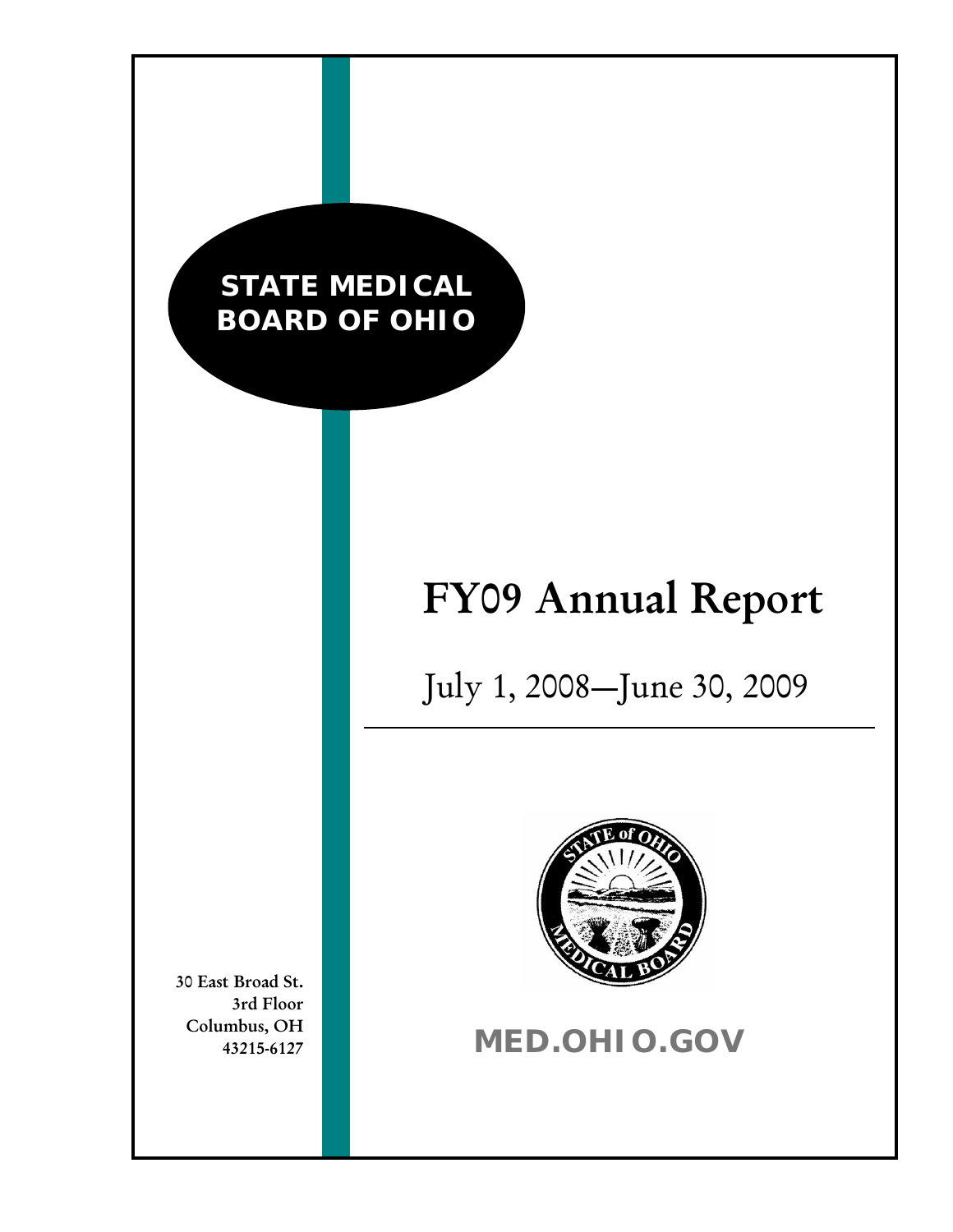### *Message from the Executive Director*

As Executive Director of the State Medical Board, I am pleased to submit this Annual Report of Activity for Fiscal Year 2009.

The mission of the Board is to protect the public through effective medical regulation. Consistent with agency goals of maintaining high standards of licensing, meting out discipline tempered by efforts to rehabilitate, and ensuring the Board acts in the best interest of the public, the Board accomplished the following in FY 2009:

- Issued over 5,000 initial licenses and over 28,000 renewal licenses;
- Received over 4,500 complaints and completed over 2,750 investigations;
- Approved 95 citation letters;
- Conducted 82 administrative hearings;
- Adjudicated 201 disciplinary actions;
- Addressed 167 issues through quality intervention; and
- Monitored the practice of over 290 licensees.

The Board has also demonstrated a long history of fiscal responsibility. Since FY1999, the Board has not raised physician fees; has added new licensee groups to our rolls; implemented and complied with all legislative and executive directives; and always operated within fiscal reserves.

The unique nature of the Medical Board is underscored by the impact of its regulatory efforts on the very cost, quality, and availability of healthcare in Ohio. This is never more apparent than when the board must take serious disciplinary action against a licensee to protect the public. The resulting loss of a trained practitioner with years of education and experience represents a failure to identify the at-risk licensee. This loss is further exacerbated when the licensee practices in an underserved population or in an area of practice in high demand. So, programs focused upon rehabilitation and remediation, not only address public protection, they actually help ensure affordable access to healthcare.

The fiscal and operational structure of the Board has made Ohio a national leader in public protection and medical regulation. From our *Quality Intervention Program* to our *Partners in Professionalism* program we work to add public value to our regulatory efforts. But, we have never neglected the traditional components of licensure and discipline. The most often cited measure of our success in that regard has been the board's ranking compared to other state medical boards in terms of the number of serious disciplinary actions. This annual ranking was developed by Public Citizen's Health Research Group, a national consumer advocacy organization. Public Citizen has ranked the Ohio Board in the top ten since 1995. We are currently ranked third in the nation and first among large state boards.

Public Citizen, in identifying *Key Components of an Effective Medical Board*, cites the need for medical boards to be:

- Adequately funded with all money from licensure fees directed to board activities rather than to the state treasury for general purposes;
- Adequately staffed; and
- Independent from other parts of state government regarding budget and regulatory decisions.

The Medical Board must continue to operate within the fiscal and operational framework suggested above to maintain the high standards for licensure and discipline which have made Ohio a national leader in public protection. With the support of the Strickland Administration as well as the Members of the Ohio General Assembly, Ohio will continue to enjoy the high standards of public protection it has a right to expect from the State Medical Board of Ohio.

Q-A. Wlite

Richard A. Whitehouse, Esq. Executive Director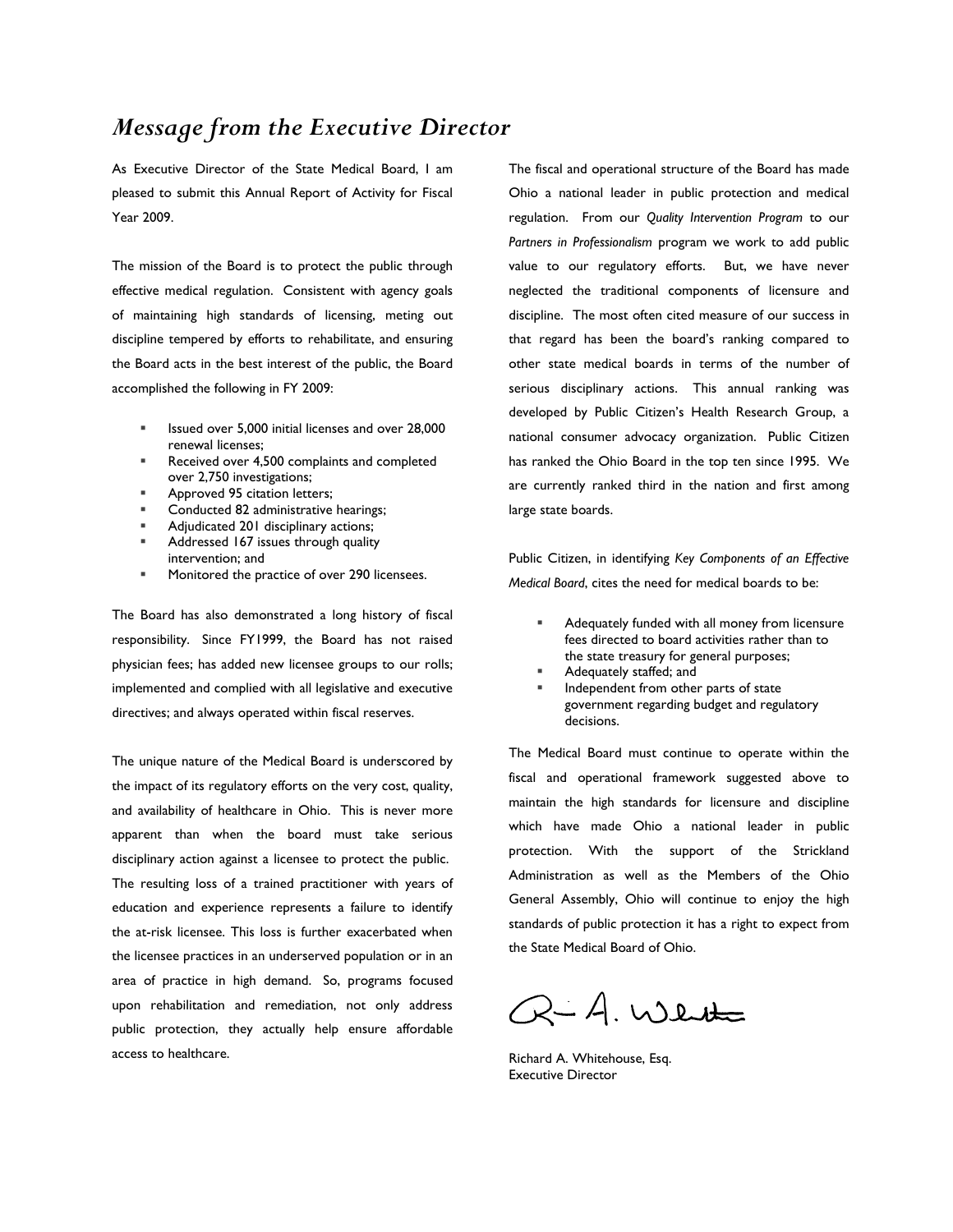### **State Medical Board of Ohio FY09 Annual Report**

### **Table of Contents**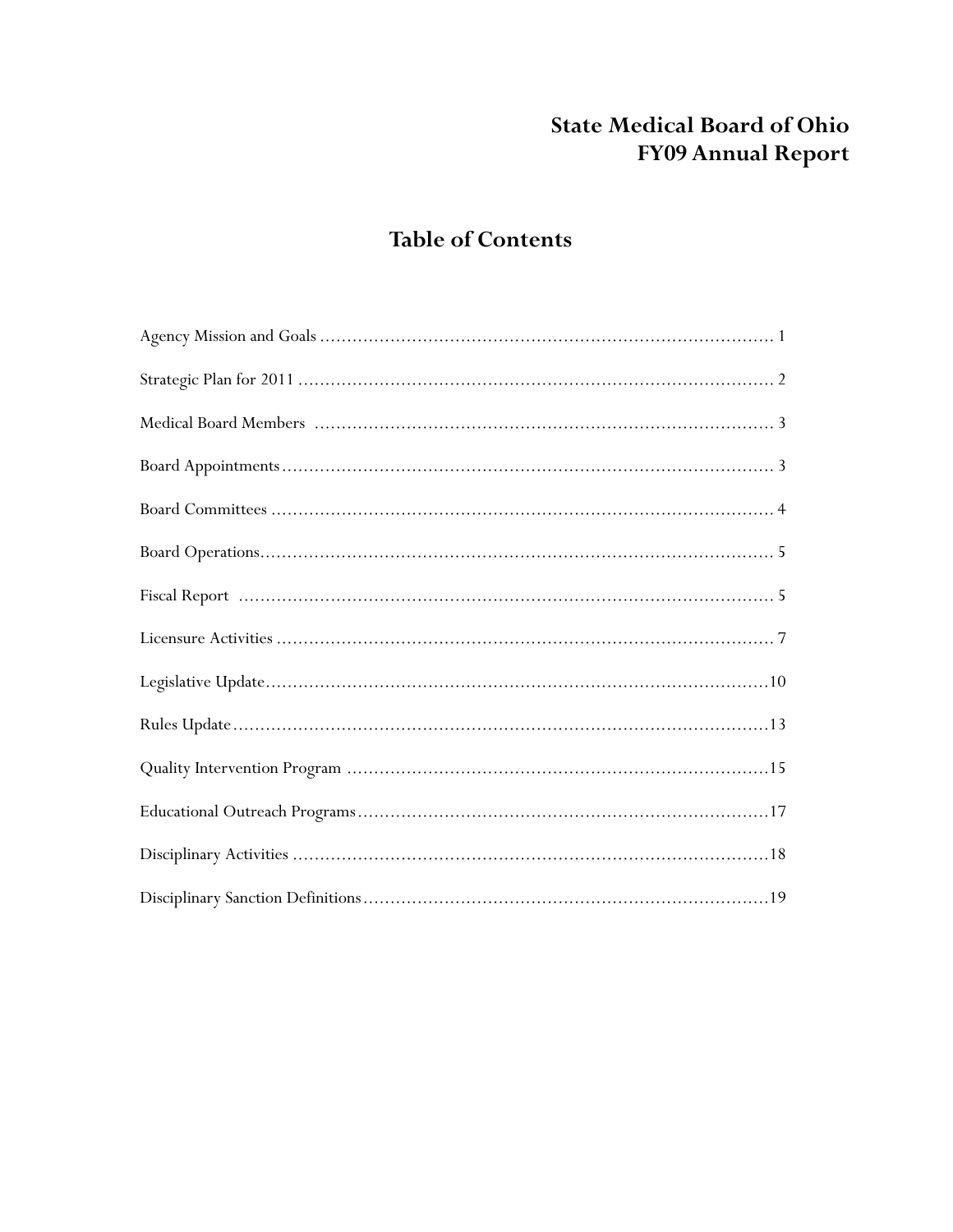Under the authority of the Medical Practices Act and related law, the Medical Board licenses and oversees the practice of medicine and its branches within the state. The Board has jurisdiction over allopathic physicians (M.D.s), osteopathic physicians (D.O.s), podiatric physicians (D.P.M.s), physician assistants (P.A.s), anesthesiologist assistants (A.A.s), and acupuncturists (R.A.C.s), as well as for practitioners of the limited branches of medicine such as massage therapists (L.M.T.s) and cosmetic therapists (C.T.s). The Medical Board continues to regulate mechanotherapists and naprapaths licensed before March 1992. In FY09, the Medical Board began regulating Radiologist Assistants (R.A.).

The Medical Board's regulatory responsibilities include investigating complaints against applicants and licensees, and taking disciplinary action against those who violate the public health and safety standards set by the General Assembly and the Medical Board.

### **AGENCY MISSION**

To protect and enhance the health and safety of the public through effective medical regulation.

### **AGENCY GOALS**

- Ensure that persons practicing medicine meet sufficient standards of education, training, competence and ethics.
- Define and advocate for standards of safe medical practice.
- Rehabilitate, when possible, persons who are impaired or who practice medicine unethically or below minimal standards of care, and prohibit persons who have not been rehabilitated from practicing medicine.
- Prohibit persons from practicing medicine whose violations are so egregious as to forfeit the privilege or who otherwise lack the legal authority.
- Provide information about the licensees of the Medical Board, the Board's functions and operations, and the laws governing the practice of medicine.
- Achieve and maintain the highest possible levels of organizational efficacy.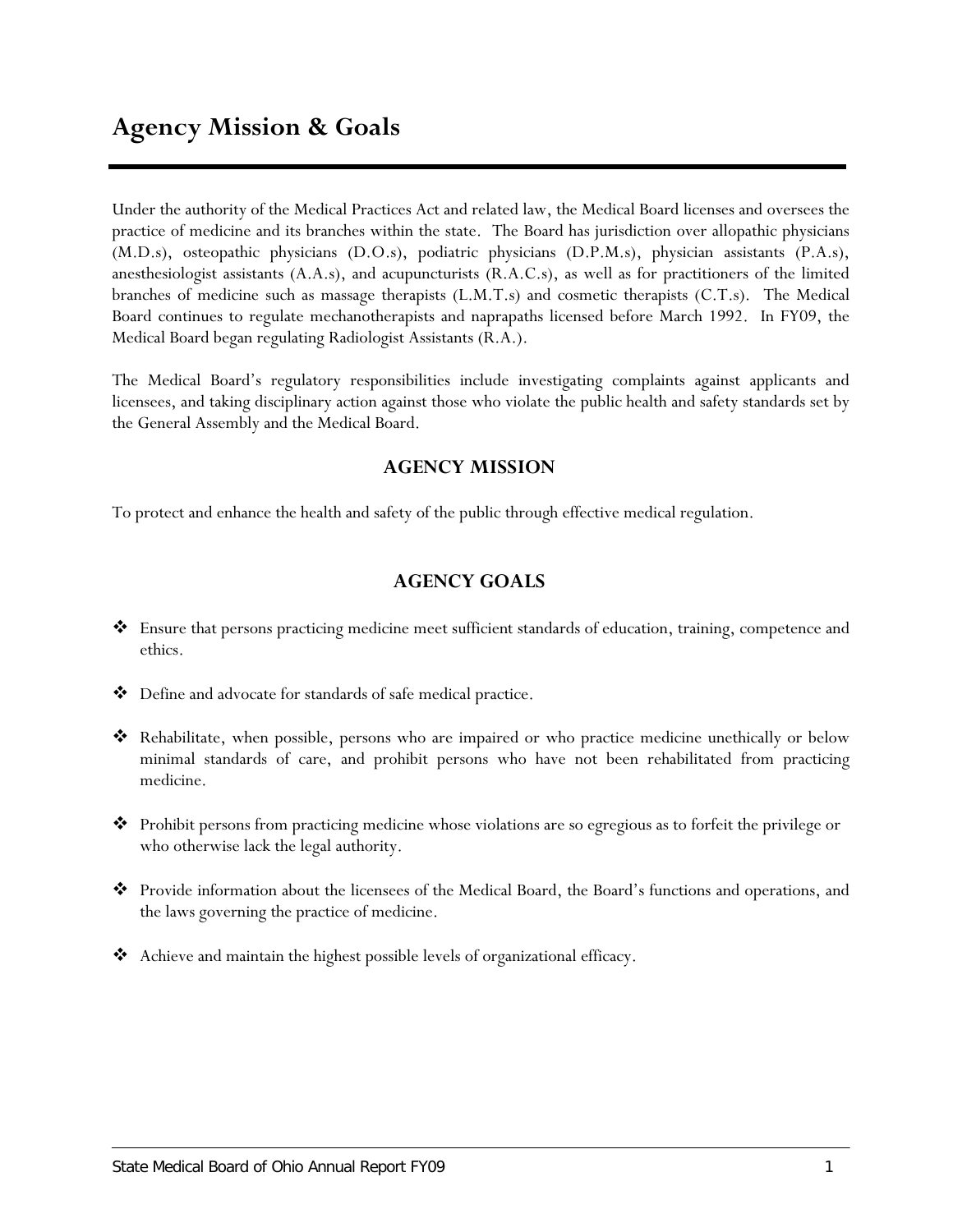### **Strategic Plan for 2011— Quality of Healthcare Regulation**

The Strategic Plan for 2011, adopted by the Medical Board at its December 15, 2005 meeting, outlines three key strategies to further the agency's mission of public protection through effective medical regulation. Those strategies include:

#### **STRATEGY ONE**

*Culture – Create an Ethics Driven/High Performance Workplace* 

We must reshape our workforce and address underinvestment in our organizational capacity — specifically, staffing, training, and technology. We will exhibit greater professionalism and adopt a "customer service" approach to dealing with stakeholders and each other. Finally, we must periodically reevaluate systems and processes to challenge longtime assumptions that permit "satisfactory underperformance" focusing specifically on the interval between receipt and disposition of complaints. To do so, we will develop metrics, performance measures, and goals that promote accountability, increase efficiency, and establish our Board as a model for others.

#### **STRATEGY TWO**

#### *Competency – Develop a Holistic Approach to "Effective Medical Regulation" that Helps Maintain the Competency of Licensees & Prevents Adverse Outcomes*

We will be pro-active in dealing with at-risk licensees in order to protect the public and preserve our stakeholder's interests in maintaining or restoring a licensee's ability to practice. Such efforts include revamping current quality intervention efforts, developing tools to deal more effectively with minimal standards cases, and analyzing the need for specific areas of remediation. We will ensure that consent agreements between the Board and licensees are clear, consistent, and creative; and that efforts to rehabilitate or remediate are effective as evidenced by performance measures. We will provide stakeholders with information that clearly reflects Board expectations regarding policies and rules involving professional conduct, minimal standards, best practices, and scope of practice.

#### **STRATEGY THREE**

#### *Collaboration – Engage in Partnerships with Stakeholders and Others in Order to Leverage Available Resources and Improve Healthcare in Ohio*

We can protect the public by "building a better licensee" through public and private sector partnerships with the legislature, professional schools, associations, media, state agencies, and other stakeholders. Our efforts will be designed to instill a unique sense of ethics and professionalism in licensees that puts them on notice regarding the Board's expectations as a regulatory body. We can also develop, analyze, and share data documenting trends impacting the cost, quality, or availability of healthcare in Ohio with stakeholders through a communications plan designed to promote the Board's mission of protecting the public.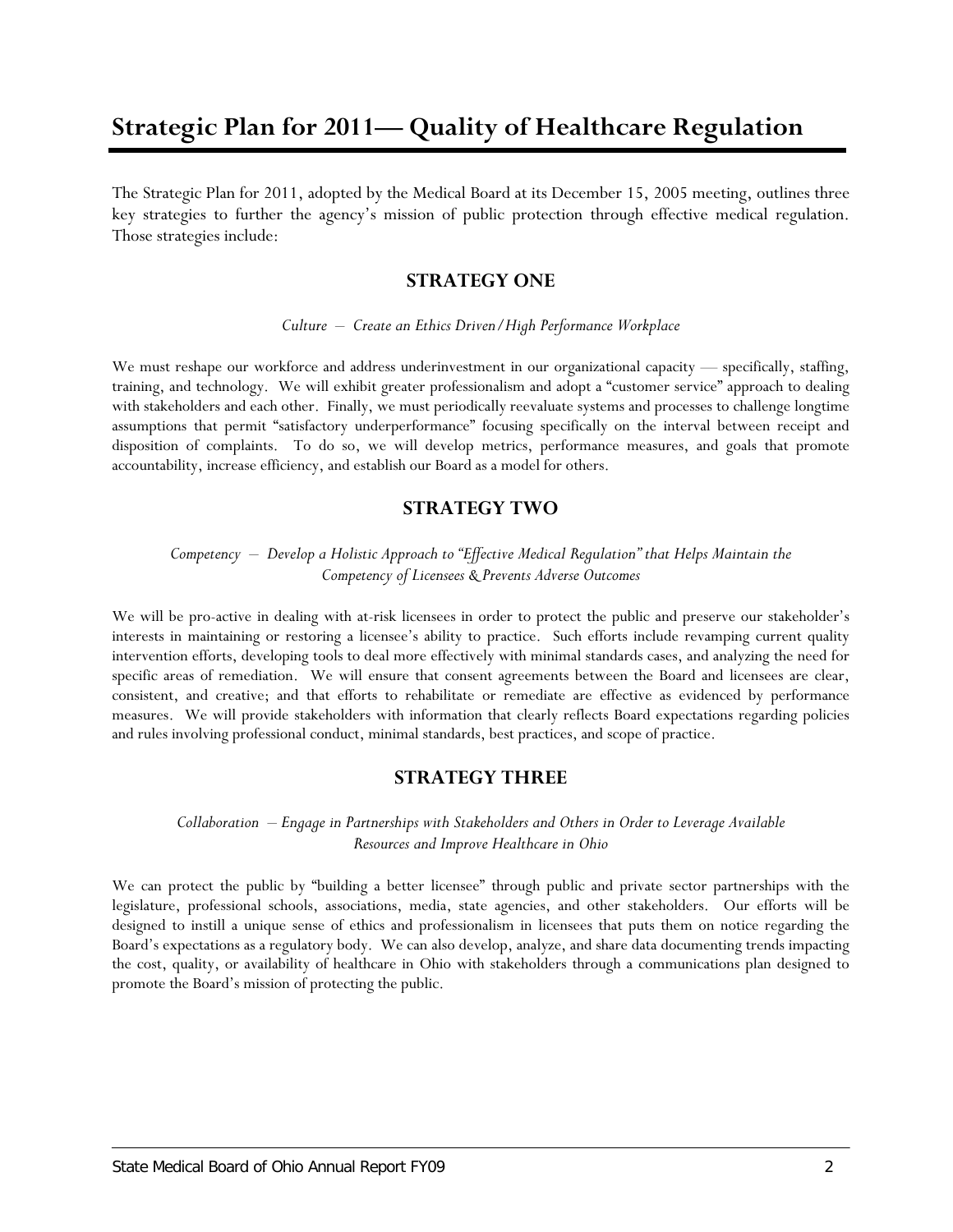The Medical Board is comprised of twelve members: nine physicians and three non-physician public members. All of the Board members are appointed by the Governor and serve five-year terms. Appointment terms are staggered to provide continuity and Board members may be reappointed. Two members serve as the Board's Secretary and Supervising Member who oversee the Board's investigatory process. The Secretary is a physician member and the Supervising Member may be any other member of the Board. A consumer member of the Board has served as Supervising Member since July 1993.

During FY09, the Medical Board met each month in the Administrative Hearing Room on the 3<sup>rd</sup> floor of the Rhodes Office Tower, 30 East Broad Street, Columbus, Ohio. Meeting agendas and minutes are available on the Board's website: med.ohio.gov.

### **2008 BOARD MEMBERS:**

Nandlal Varyani, MD, President Dalsukh A. Madia, MD, Vice President Lance A. Talmage, MD, Secretary Raymond J. Albert, Supervising Member Jack Amato, MD R. Gregory Browning, PhD(term ended 7/08) Carol L. Egner, MD W. Frank Hairston, Jr. Jeffr Jacobson (as of 12/08) Darshan Mahajan, MD Susan Stephens, MD (as of 3/08) Anita M. Steinbergh, DO Marchelle Suppan, DPM, MBA

### **2009 BOARD MEMBERS:**

Dalsukh A. Madia, MD, President Jack Amato, MD, Vice President Lance A. Talmage, MD, Secretary Raymond J. Albert, Supervising Member Jack Amato, MD Carol L. Egner, MD (term ended 3/09) W. Frank Hairston, Jr. Jeffrey Jacobson Darshan Mahajan, MD Susan Stephens, MD Anita M. Steinbergh, DO Marchelle Suppan, DPM, MBA Nandlal Varyani, MD Physician (MD) appointment pending

### **Board Appointments During FY09**

Governor Ted Strickland appointed the following persons to the Medical Board during FY09:

**Jeffrey M. Jacobson** of Columbus, Ohio, was appointed in December 2008 to serve as one of three consumer representatives on the Board. His term continues until 7/31/2013. A public policy consultant, Mr. Jacobson formerly served in the Ohio House of Representatives and the Ohio Senate. He replaced R. Gregory Browning whose term expired.

**Lance A. Talmage, MD,** an OB/GYN from Toledo, Ohio, was reappointed to the Board. A member of the Board since 1999, Dr. Talmage's term continues until 3/19/2014. Since July 2003, he has served as Secretary of the Medical Board.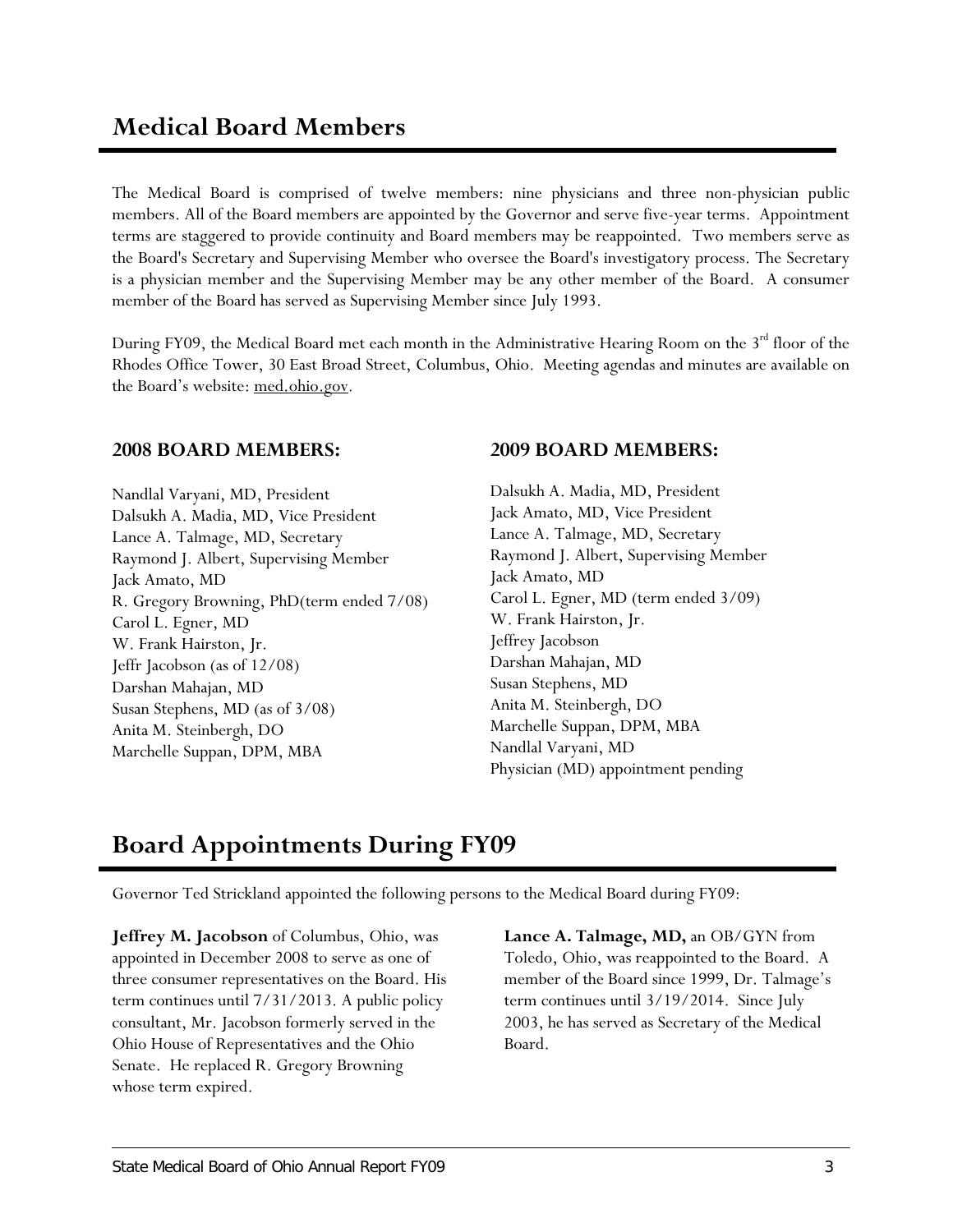### **Committees**

The Medical Board addresses a variety of policy issues through its standing committees. Committees formulate recommendations that are forwarded to the full Board for action.

The committee structure includes two groups composed of six board members each. Six committees are assigned to each group. The Executive Director and Executive staff conduct research and provide support to the committees. Committee meetings are held prior to the monthly Board meetings and committee agendas are posted on the Medical Board's website. Committee actions are included in the Board meeting minutes also posted on the website.

### **PHYSICIAN ASSISTANT POLICY COMMITTEE**

The Physician Assistant Policy Committee (PAPC) is the only statutorily required committee of the Medical Board. In compliance with Section 4730.05, Ohio Revised Code, the PAPC meets at least four times per year to review education and licensure requirements for physician assistants; review existing and proposed rules pertaining to the practice of physician assistants; the supervisory relationship between physician assistants and supervising physicians; application forms and procedures; and physician-delegated prescriptive authority for physician assistants in accordance with Section 4370.38, Ohio Revised Code. Recommendations made by the PAPC are forwarded to the Board's Physician Assistant Committee for further review and recommendation to the full Board.

During FY09, the PAPC met five times and focused on review of special services plan requests and postgraduate education equivalency issues. Additionally, the PAPC clarified issues related to the Physician Assistant Formulary and considered revisions to the formulary. The Medical Board's website –  $med.ohio.gov - includes a link that enables users to quickly locate information about physician assistant$ </u> licensure and the activities of the Physician Assistant Policy Committee.

Those listed below served on the Physician Assistant Policy Committee in FY09:

Robert Zaayer, PA-C, Chair Deborah A. Lange, RPh Michael Bowen, PA-C Eric Luckage David Ballinger, PA-C Debra Parker, Pharm.D Eugene Imbrogno, MD Lance A. Talmage, MD John M. Jonesco, DO

### **MASSAGE THERAPY ADVISORY COMMITTEE**

The Medical Board formed the Massage Therapy Advisory Committee (MTAC) in 2003 to identify and address issues specific to the profession. The Massage Therapy Advisory Committee (MTAC) met three times during FY09. The Committee discussed education, testing, and registration requirements for LMT's, as well as issues related to the scope of practice of massage therapy. Advisory Committee recommendations were forwarded to the Board's Limited Branch Committee for further review and recommendation to the full Board.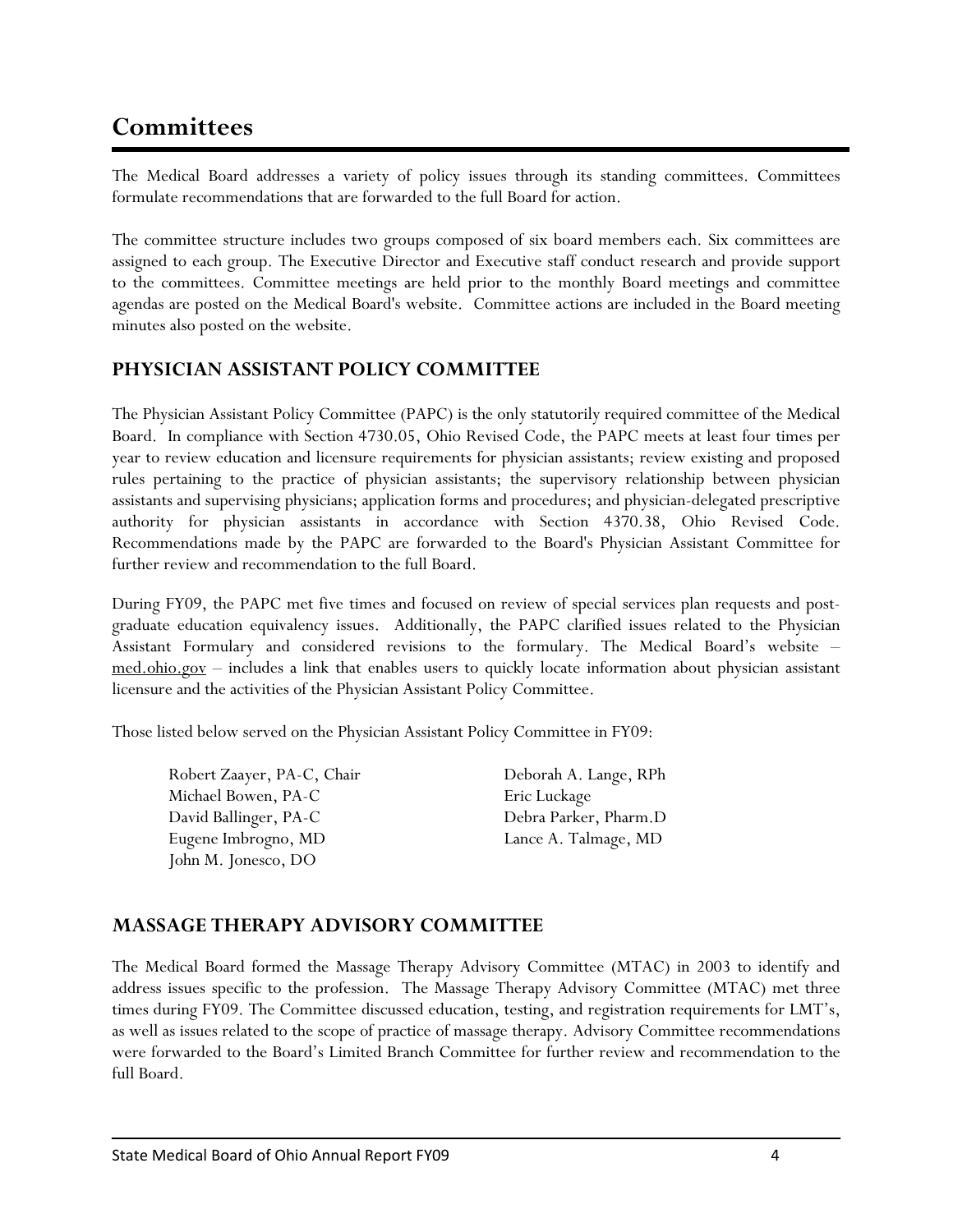### **Committees**

The Massage Therapy Advisory Committee reviewed the content of the Massage and Bodywork Licensing Examination (MBLEx) offered by the Federation of State Boards of Massage Therapy and determined that the MBLEx examination could be used for Ohio licensure in lieu of the examination created and administered by the Medical Board. Approval by the Medical Board and legislative changes are required before the MBLEx can be implemented.

The committee also supported the Board's efforts to seek legislative change to implement a staggered licensure renewal system for massage therapists, similar to that in place for physician renewal. The feasibility of requiring continuing education hours for massage therapy licensure renewal will be studied further by the committee, as legislative change would be required to implement such requirements. The Massage Therapy Advisory Committee also supported the Board's efforts to amend rules to permit massage therapists with chemical dependency issues to undergo intensive outpatient therapy instead of the mandatory minimum 28-day inpatient treatment currently required.

The following professionals served on the Massage Therapy Advisory Committee in FY09:

Dennis J. Gibbons, LMT Richard A. Greely, BA, LMT Jeanne deMontagnac-Hall, BS, LMT

### **Board Operations**

The Executive Director oversees day-to-day operations. The agency supports 87 full time staff. Medical Board operations are funded exclusively through licensing-related fees that are non-general revenue fund sources.

### **Fiscal Report**

Medical Board operations are funded exclusively through licensing fees that are separate from the state's general revenue sources. Agency revenues totaled \$7,349,532 in FY09.

The original FY09 spending appropriation allocated to the agency by the legislature was \$8,225,945. However, the Board requested additional funds to offset an increase in fees charged to the agency by the Attorney General's office and to continue the use of contract hearing examiners to help the Board resolve a backlog of disciplinary cases awaiting administrative hearing. The Controlling Board authorized an additional appropriation of \$382,600 for these expenses. With the additional appropriation, the FY09 spending appropriation for the agency totaled \$8,608,545. Through June 30, 2009, the Medical Board had spent or encumbered 99.9% of these funds.

Payroll costs accounted for 80 % of the agency allotments. Operational expenses for office rent, computer services, medical expert contracts, equipment, maintenance and other support services accounted for the remaining 20% of the agency budget.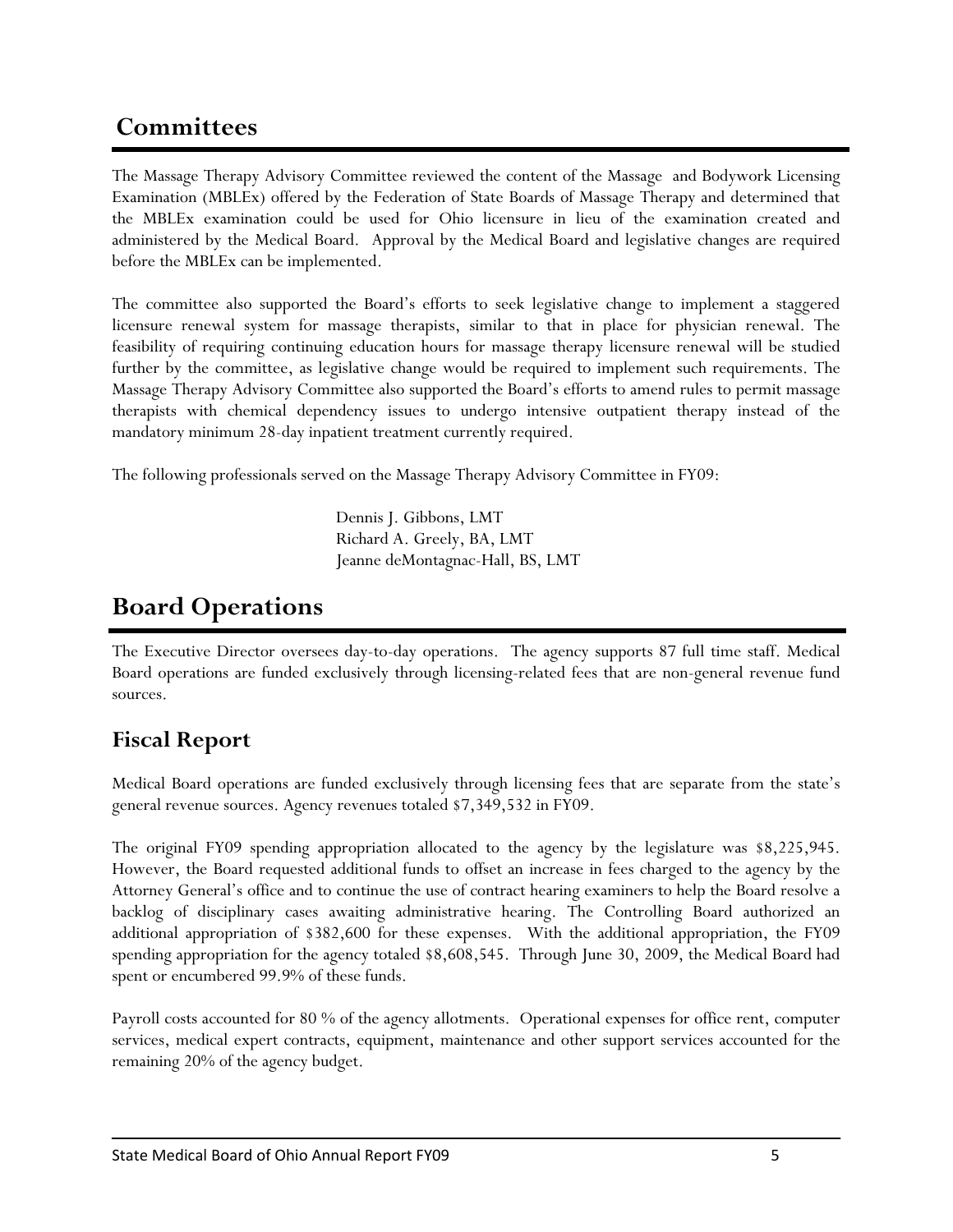$\mathbf{r}$ 

| <b>REVENUE BY LICENSEE TYPE:</b>                 | <b>YEAR-TO-DATE</b><br><b>ANNUAL FY09</b> |
|--------------------------------------------------|-------------------------------------------|
| <b>Holding Account</b>                           | \$<br>1,039,435                           |
| Miscellaneous/Other                              | \$<br>901                                 |
| AA -- Anesthesiologist Asst.                     | \$<br>2,050                               |
| AC -- Acupuncturist                              | \$<br>1,200                               |
| CT -- Cosmetic Therapist                         | \$<br>7,565                               |
| DO -- Osteopathic Medicine                       | \$<br>705,595                             |
| DPM -- Podiatric Medicine                        | \$<br>130,870                             |
| MD -- Medicine                                   | \$<br>4,691,265                           |
| MT -- Massage Therapist                          | \$<br>484,715                             |
| PA -- Physician Assistant                        | \$<br>270,701                             |
| RA -- Radiology Assistant                        | \$<br>400                                 |
| LICS --Misc./Mechano.<br><b>Limited Branches</b> | \$<br>8,041                               |
| PUBL -- Public Records (copies)                  | \$<br>74                                  |
| STAFF/OTHER<br>Reimbursements                    | \$<br>6,721                               |
|                                                  | \$<br>7,349,532                           |

m.

### **FY09 REVENUE FY09 EXPENDITURES**

| <b>FY09 SPENDING</b><br><b>AUTHORITY</b>        |                               | <b>YEAR-TO-DATE</b><br><b>ANNUAL FY09</b> | <b>ANNUAL</b><br><b>FY08</b>                                   |
|-------------------------------------------------|-------------------------------|-------------------------------------------|----------------------------------------------------------------|
| <b>PAYROLL</b>                                  | \$                            | 5,124,302                                 | \$4,935,528                                                    |
| \$6,970,760                                     | \$                            | 1,590,624                                 | \$1,499,264                                                    |
|                                                 | \$                            | 95,096                                    | \$88,595                                                       |
| <b>PURCH PERS SVCS</b>                          |                               | 43,872                                    | \$43,984                                                       |
| \$512,130                                       | \$                            | 371,831                                   | \$179,886                                                      |
|                                                 | \$                            | 680                                       | \$47,119                                                       |
|                                                 | \$                            | 69,585                                    | \$70,984                                                       |
|                                                 | \$                            | 157,361                                   | \$176,652                                                      |
|                                                 | \$                            | 113,325                                   | \$122,539                                                      |
| OPERATING                                       | \$                            | 33,317                                    | \$26,880                                                       |
|                                                 |                               | 25,844                                    | \$20,491                                                       |
| \$1,081,655                                     | \$\$\$                        | 4,603                                     | \$20,174                                                       |
|                                                 |                               | 866,584                                   | \$517,364                                                      |
|                                                 | $\overline{\boldsymbol{\xi}}$ | 12,365                                    | \$4,044                                                        |
| <b>EQUIPMENT</b>                                |                               |                                           | \$1,596                                                        |
| \$40,000                                        |                               | 10,208                                    | \$5,440                                                        |
|                                                 | \$\$\$\$                      | 1,632                                     | \$13,017                                                       |
| REFUND/TRANSFER                                 |                               |                                           | \$0                                                            |
| \$4,000                                         | \$                            | 4,388                                     | \$4,090                                                        |
| \$8,608,545                                     | \$                            | 8,525,616                                 | \$7,777,646                                                    |
| Spending & Enc:<br>99.9%<br><b>Target: 100%</b> |                               |                                           | \$223,281<br>Additional<br>Year-End<br>Encumb. Used<br>in FY08 |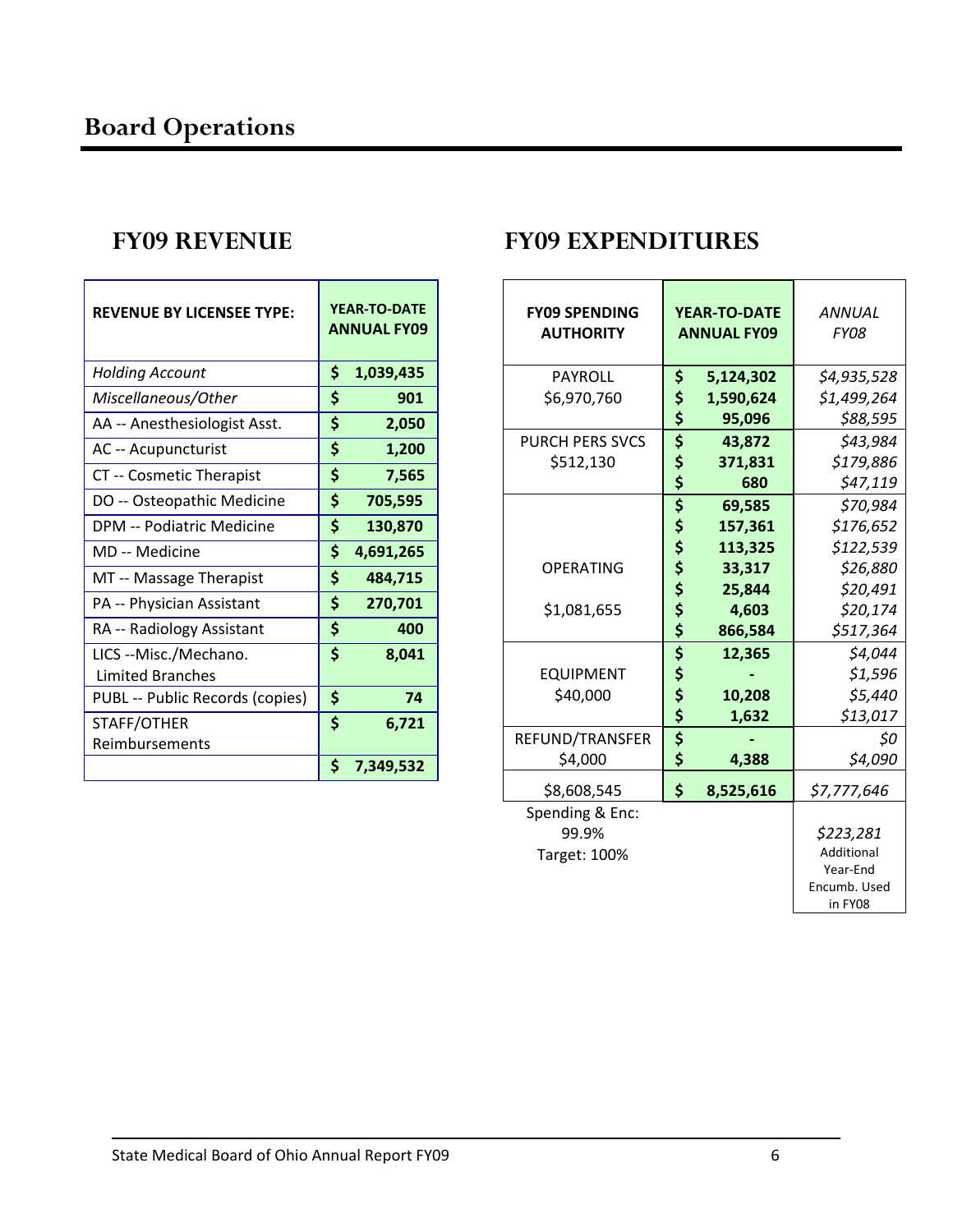The licensure responsibilities of the Medical Board ensure that those practicing medicine and its limited branches meet sufficient standards of education, training, competency and ethics. The training, education and other requirements for licensure established through Ohio law are available for quick reference on the Medical Board's website.

The following chart illustrates the number and types of licensees regulated by the Medical Board:

| <b>License Type</b>                                           | <b>Total Active Licensees</b><br><b>FY08</b> | <b>Total Active Licensees</b><br><b>FY09</b> |
|---------------------------------------------------------------|----------------------------------------------|----------------------------------------------|
| Cosmetic Therapist - CT and<br>Restricted Cosmetic Therapists | 207                                          | 215                                          |
| Massage Therapist - LMT                                       | 10,541                                       | 11,027                                       |
| Doctor Of Osteopathic Medicine - DO                           | 4,762                                        | 4,871                                        |
| Medical Doctor - MD                                           | 35,871                                       | 36,362                                       |
| Doctor Of Podiatric Medicine - DPM                            | 953                                          | 953                                          |
| Mechanotherapist - DM                                         | 32                                           | 28                                           |
| Naprapath - NAP                                               | $\mathbf{1}$                                 | $\mathbf{1}$                                 |
| Physician Assistant - PA                                      | 1,777                                        | 1,938                                        |
| Radiologist Assistant                                         | NA                                           | $\theta$                                     |
| MD Training Certificate                                       | 3,951                                        | 3,974                                        |
| DO Training Certificate                                       | 782                                          | 802                                          |
| DPM Training Certificate                                      | 65                                           | 74                                           |
| Acupuncturist - AC                                            | 139                                          | 154                                          |
| Anesthesiologist Assistant - AA                               | 122                                          | 141                                          |
| Telemedicine Licenses                                         | 78                                           | 91                                           |
| <b>GRAND TOTAL</b>                                            | 59,281                                       | 60, 573                                      |

#### **Physician Assistant Certificates to Prescribe**

Since October 2007, the Medical Board has issued two types of certificates to qualified Physician Assistants permitting physician-delegated prescriptive authority. The following certificates to prescribe were issued in FY08 and FY09.

| Physician Assistant provisional certificate to prescribe | 319 issued in FY08 | 290 in FY09 |
|----------------------------------------------------------|--------------------|-------------|
| Physician Assistant certificate to prescribe             | 6 issued in FY08   | 413 in FY09 |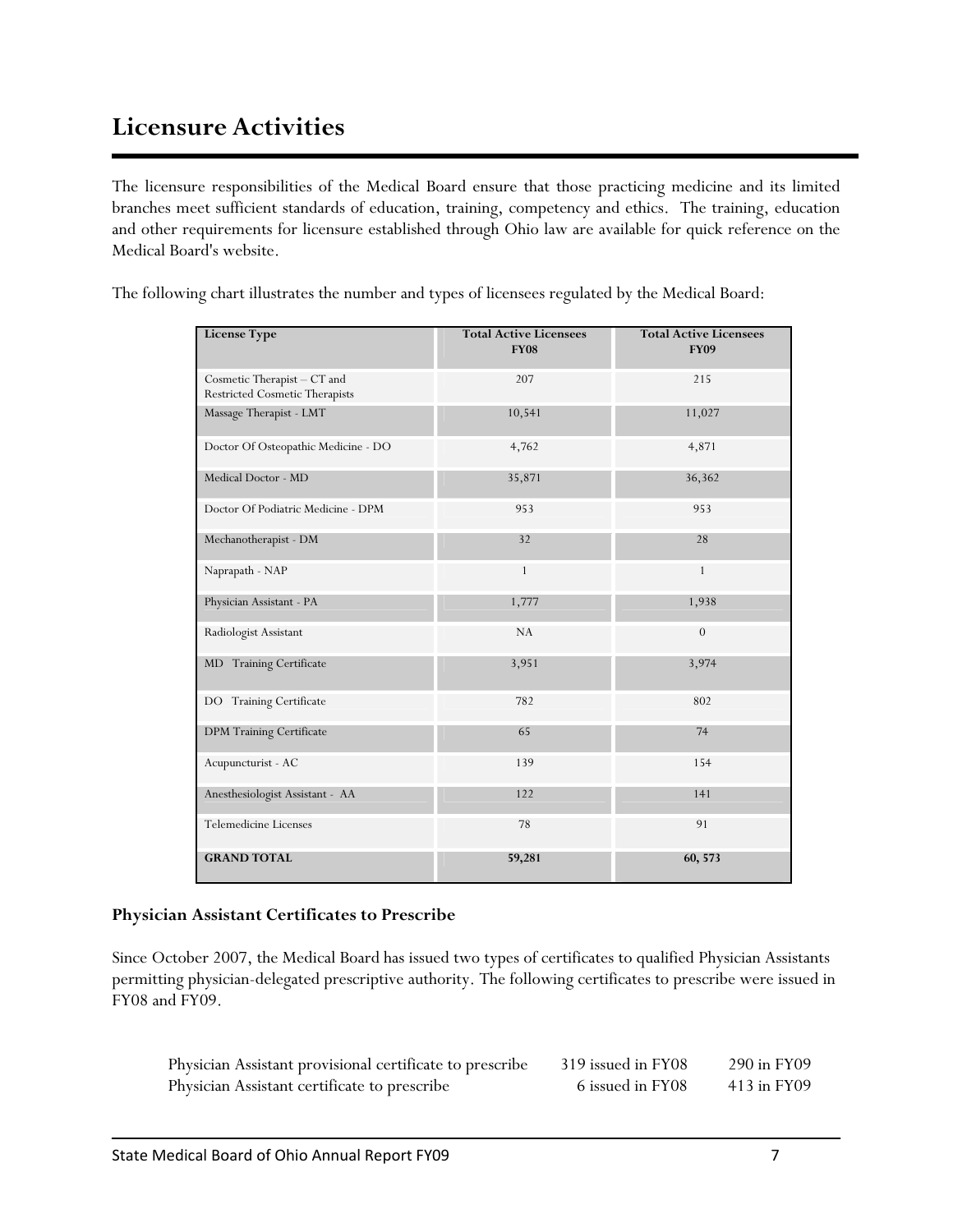#### **Initial Licenses Issued in FY09**

The following table illustrates the number and types of initial medical and limited branch licenses and Physician Assistant certificates to practice issued by the Medical Board:

| <b>Type of License</b>         | <b>Number Issued</b> |
|--------------------------------|----------------------|
|                                |                      |
| Medical Doctor                 | 1,861                |
| Doctor of Osteopathic Medicine | 294                  |
| Doctor of Podiatric Medicine   | 26                   |
| Physician Assistant            | 144                  |
| Anesthesiologist Assistant     | 17                   |
| Massage Therapy                | 811                  |
| Cosmetic Therapy               | 3                    |
| Acupuncturist                  | 15                   |
| <b>TOTAL</b>                   | 3,171                |

#### **Training Certificates & Other Special Licenses**

*Training Certificates:* Section 4731.291, Ohio Revised Code, requires those participating in a medical residency or fellowship training program in Ohio to obtain a training certificate or a full license. In FY09, 1,954 training certificates were issued to physicians in allopathic, osteopathic, or podiatric residency or fellowship training programs in this state.

*Telemedicine Certificates:* The "practice of telemedicine" means the practice of medicine in this state through the use of any communication, including oral, written, or electronic communication, by a physician located outside of this state. In accordance with Section 4731.296, Ohio Revised Code, the Board issues Telemedicine Certificates to those practitioners who wish to practice telemedicine in Ohio. The Medical Board issued 20 telemedicine certificates in FY09.

*Special Activity Certificates***:** Per Section 4731.294, Ohio Revised Code, special activity certificates are available to those practitioners licensed in another state who will be practicing in this state in conjunction with a special activity, program or event taking place in Ohio. Special activity certificates are valid for 30 days or the duration of the event, whichever is shorter. The Medical Board issued 72 special activity certificates in FY09.

*Visiting Faculty Certificates:* As permitted by Section 4731.293, Ohio Revised Code, visiting faculty certificates may be issued to those with a license in another state who have accepted an academic appointment in Ohio. Senate Bill 279, effective January 6, 2009, extended the duration of the visiting faculty certificate from one year to three years. The law also permitted those holding a visiting faculty certificate before the act's effective date to apply for a second certificate. Seven visiting faculty certificates were issued in FY09.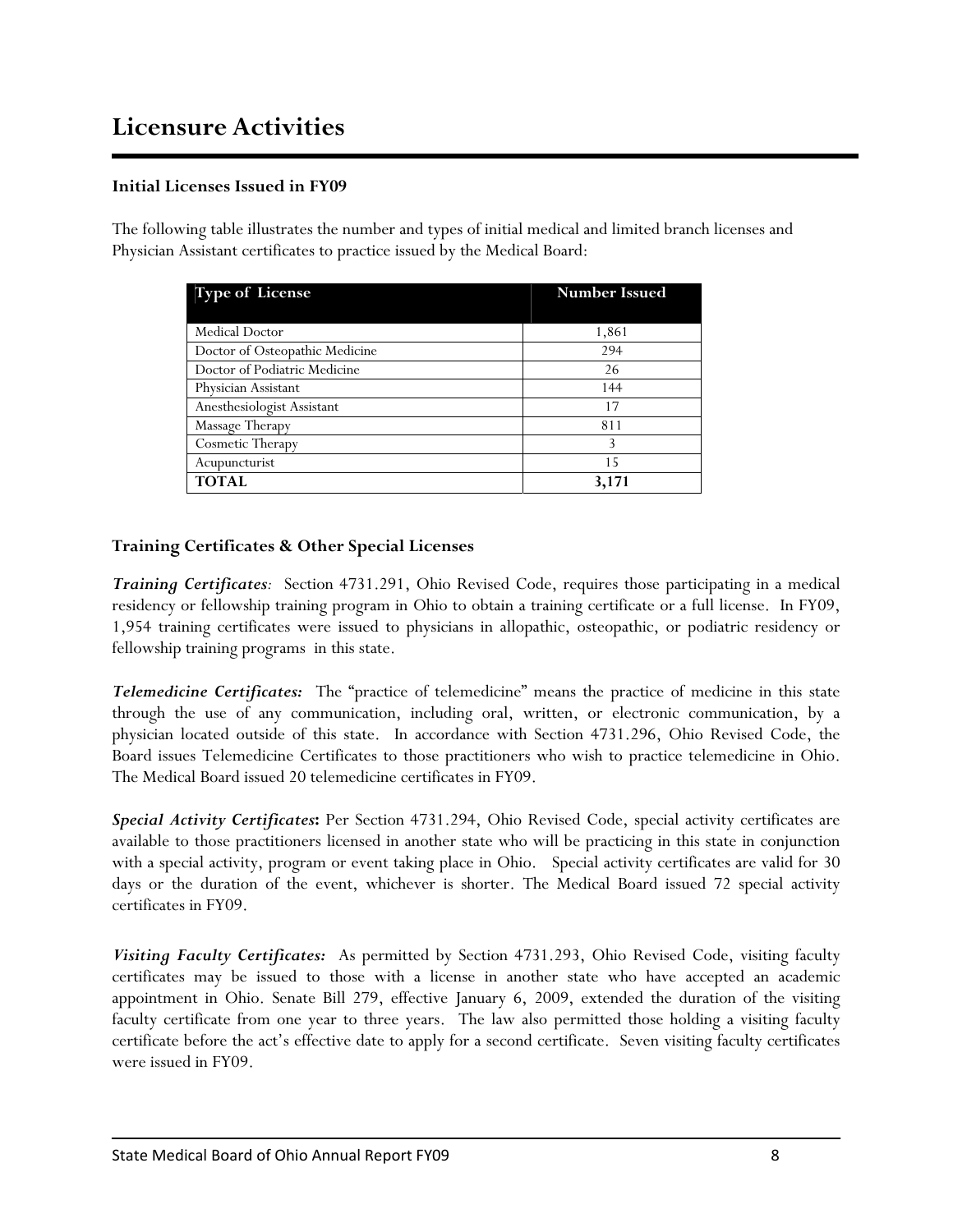#### **Licensure Examinations**

Licensure examinations for allopathic physicians (M.D.s), osteopathic physicians (D.O.s), and podiatric physicians (D.P.M.s) are administered by national examining boards and are offered throughout the year in a computerized format.

Twice each year, the Medical Board administers examinations to candidates for licensure in Massage Therapy and Cosmetic Therapy. In FY09, the Board administered 1,495 Massage Therapy examinations; 687 applicants sat for the December 2008 exam, and 808 applicants sat for the June 2009 exam. The Board administered 16 Cosmetic Therapy examinations: nine candidates sat for the December 2008 exam, and seven candidates sat for the June 2009 exam.

#### **Limited Branch Schools Approved**

The Medical Board granted Certificates of Good Standing to offer courses in massage therapy to the following schools in FY09. This certification allows their students to sit for the massage therapy licensing examination administered by the Medical Board. The complete list of approved limited branch schools is available on the Medical Board's website: med.ohio.gov.

American College Massage School – Crown Point, IN Ann Arbor Institute of Massage Therapy – Ann Arbor, MI Career Training Academy – Pittsburgh, PA Center for Natural Wellness School of Massage Therapy – Albany, NY Colorado Institute of Massage Therapy – Colorado Springs, CO Heritage College – Oklahoma City, OK High-Tech Institute-Las Vegas – Las Vegas, NV Kentucky Academy of Medical Massage – Mays Lick, KY Miami-Jacobs Career College-Akron – Akron, OH Miami-Jacobs Career College-Cincinnati – Cincinnati, OH Miami-Jacobs Career College-Columbus – Columbus, OH Miami-Jacobs Career College-Dayton – Dayton, OH Miami-Jacobs Career College-Springboro – Springboro, OH Miami-Jacobs Career College-Troy – Troy, OH Moscow School of Massage – Moscow, ID M.T. Wellness-Medical Model Massage Institute – Columbus, OH National Institute of Massotherapy – Akron, OH National Institute of Massotherapy Branch Classroom – Independence, OH Raphael's School of Beauty Culture,Inc – Niles, OH Southwestern College, Cincinnati – Cincinnati, OH Southwestern College, Dayton – Dayton, OH Southwestern College, Toledo – Toledo,OH The New York Institute of Massage – Williamsville, NY Trilogy Center for Healing Arts – Marion, OH Universal College of Healing Arts – Omaha,NE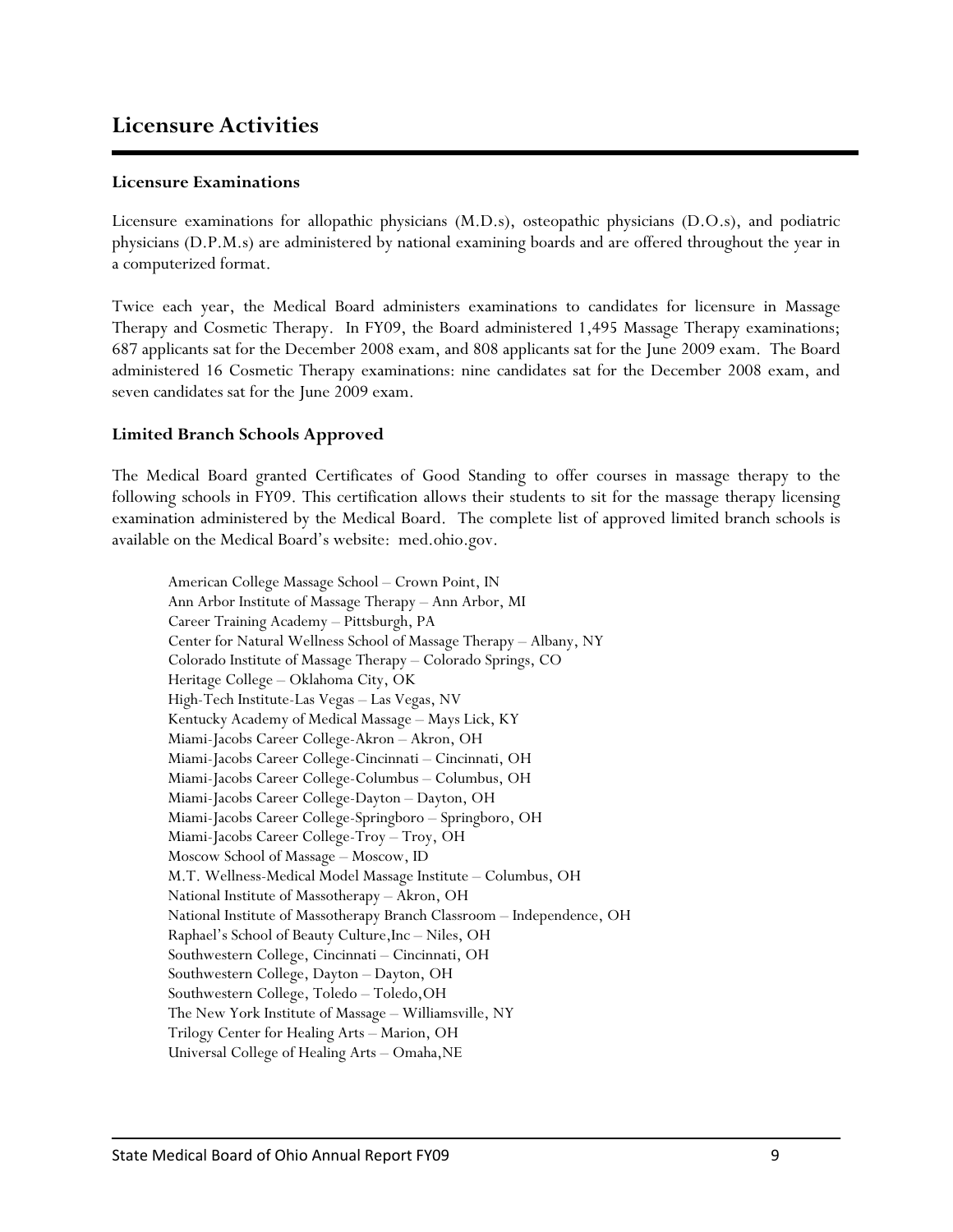#### **Radiologist Assistants**

With the passage of SB 229, effective September 11, 2008, radiologist assistants became the newest profession licensed and regulated by the Medical Board. As of June 11, 2009, an individual must hold a certificate to practice issued by the Medical Board in order to practice as a radiologist assistant.

Chapter 4774, Ohio Revised Code, the practice act for radiologist assistants, sets out the licensure requirements for radiologist assistants and specifies the services a radiologist assistant may perform. Radiologist Assistants may practice only under the supervision of a physician who is practicing as a radiologist. The statutes outline the supervision requirements by a radiologist and specify that the supervising radiologist assumes legal liability for the services performed by a radiologist assistant.

#### **Staggered License Renewal Cycle implemented**

Senate Bill 279, which went into effect in January 2009, authorized the Medical Board to implement a staggered license renewal system for massage therapists and cosmetic therapists. This law includes the massage therapists and cosmetic therapists in the staggered license renewal system used by physicians since 1998. This method shifts the licensure expiration date from a single date of expiration for that licensee group to variable expiration dates spread over two years based on the first letter of the licensee's last name. Including the over 10,000 massage therapists and cosmetic therapists in the staggered renewal will even out the workload and revenue collection over a two-year period.

### **FY09 Legislative Update**

Legislation passed in FY09 that impacted the Medical Board is listed below:

### **Senate Bill 245 – Acupuncture**

*Effective 8/22/08* 

Modifies the laws regarding the practice of acupuncturists as follows:

- Establishes the length of time of the acupuncturist's supervisory period
- Permits an acupuncturist who has completed an initial supervisory period to perform acupuncture for a patient without receiving a referral or prescription for acupuncture
- Requires an acupuncturist to confirm that the patient has received a relevant diagnostic examination by a physician or chiropractor within the past six months.
- Requires a student in an acupuncture training program to be supervised by an acupuncturist who has completed the required supervisory period.
- Requires an acupuncturist to have professional liability insurance coverage in an amount that is at least \$500,000.

**Exemption for PAs:** The law also provides that certain physician assistant applicants are not required to obtain a master's or higher degree as a condition of being eligible to practice in Ohio.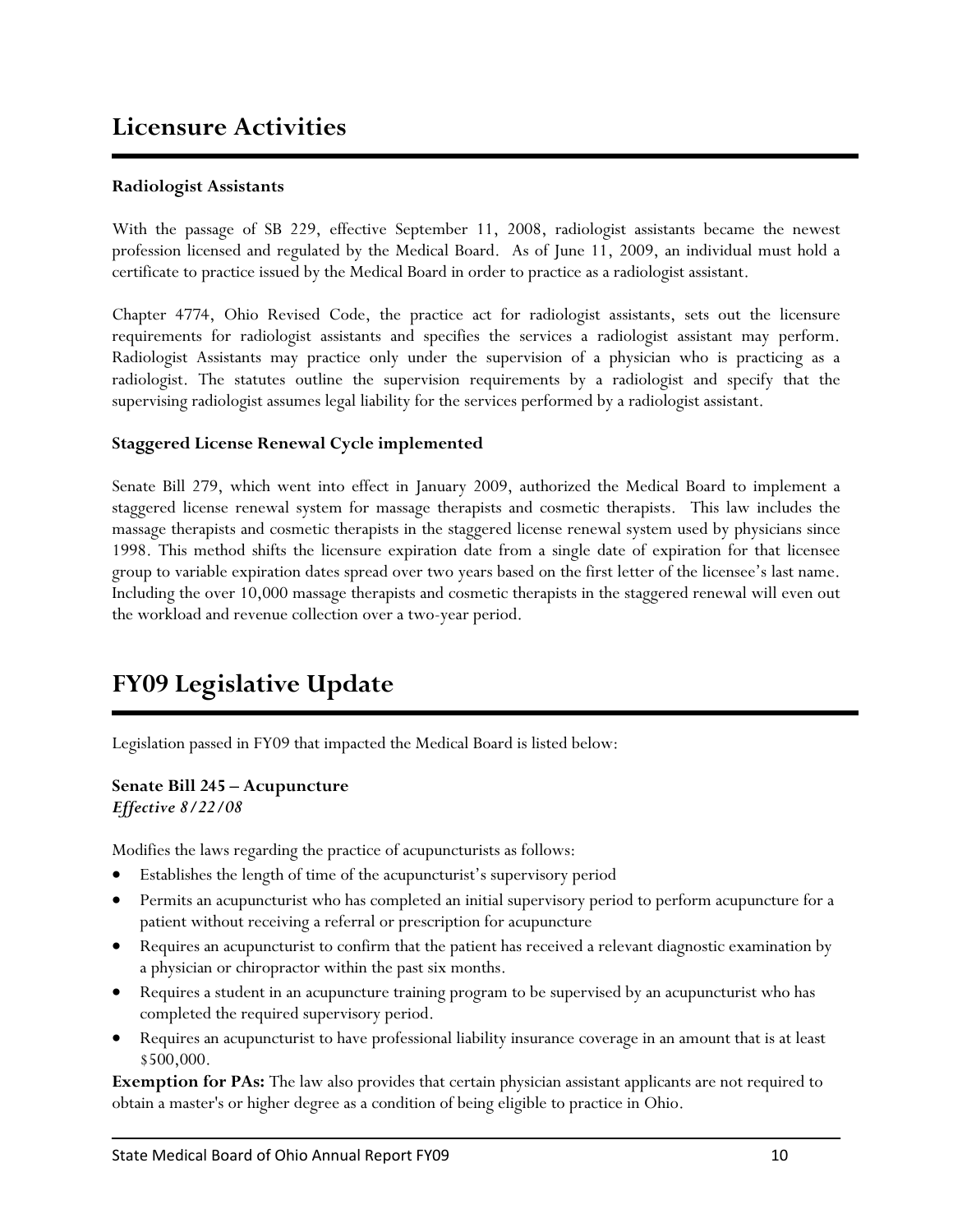### **Senate Bill 229 – Radiologist Assistant**

*Effective 9/11/08 and 6/11/09* 

This law created Chapter 4774, Ohio Revised Code, the Radiologist Assistant Practice Act, and authorizes the Medical Board to regulate the practice of radiologist assistants. The law establishes criminal penalties for unauthorized practice, and authorizes the Board to take disciplinary action against radiologist assistants. As of June 11, 2009, an individual must hold a certificate to practice issued by the Medical Board in order to practice as a Radiologist Assistant. The law stipulates that a licensed radiologist assistant may practice only under the supervision of a physician who is practicing as a radiologist.

### **Senate Bill 175, Grieving Parents Act**  *Effective 9/12/08*

An amendment to the act authorizes the Medical Board to obtain Physician Assistant prescribing records from pharmacies.

### **Senate Bill 279 Medical Board Procedures/Allied Health Licensing**  *Effective 1/6/09*

This legislation addresses several statutory issues the Medical Board had identified for update or clarification, including:

- **Demographic questions included with physician license renewal:** Allows the Board to include demographic questions on physician renewal applications.
- **On-line renewal services:** Modifies the procedures used by the Board for the biennial renewal of physician licenses to reflect on-line renewal services;
- **Visiting Medical Faculty Certificate valid for three years:** Increases the maximum duration of a visiting medical faculty certificate from one to three years, and allows a physician who received a visiting medical faculty certificate before the bill's effective date to apply for a second certificate;
- **Physician Assistants employed by Veterans Administration:** Exempts medical personnel employed by the Veterans Administration from the laws governing the practice of physician assistants;
- **Physician Assistants:** Permits a PA to apply or remove casts or splints; and to certify that a person is eligible for a windshield disability placard or disability license plates;
- **Massage Therapy and Cosmetic Therapy License Renewal Changes:** Requires the State Medical Board to establish a staggered biennial renewal schedule for limited branch practitioners and begin implementation in the 2009 registration period;
- **Limited Branch examination qualification:** Allows a massage therapy or cosmetic therapy applicant who is licensed in another state or who holds national certification to be able to sit for the Ohio Board's licensure examinations.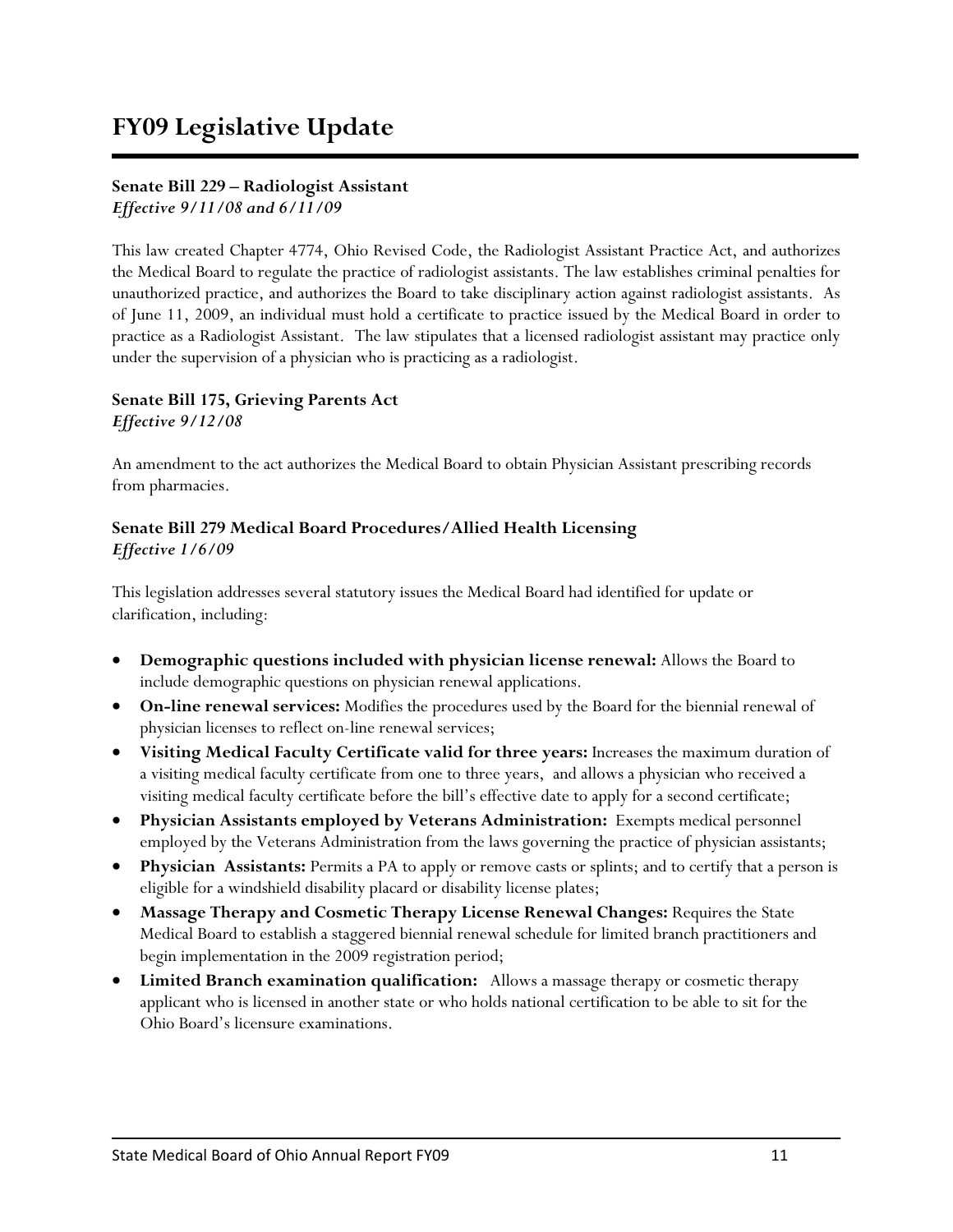### **FY09 Legislative Update**

### **House Bill 648, Accessing Confidential Personal Information**

*Effective 4/7/09* 

- Requires state agencies to adopt rules regulating access to the confidential personal information they maintain.
- Provides that a person harmed by a violation of a rule of a state agency adopted under the act may bring an action in the Court of Claims, and imposes a criminal penalty for such a violation.

#### **House Bill 280, Abortion**  *Effective 4/7/09*

The act authorizes the Medical Board to take disciplinary action against a physician for performing or inducing an abortion at an office or facility with knowledge that the facility has not posted the notice required by this legislation.

### **House Bill 493, Pathology Billing**  *Effective 4/7/09*

The act authorizes the State Medical Board to take disciplinary action against a physician who violates either of the act's prohibitions regarding physician billing for anatomic pathology services. The act specifies that a violation of either prohibition constitutes a reason for the Board to take disciplinary action under the Board's authority under continuing law to discipline a physician for any violation of the statutes or rules enforced by the Board.

#### **House Bill 130, Corrections Laws**  *Effective 4/7/09*

The act requires, within 180 days after its effective date, each board, commission, or agency that is created under or by virtue of R.C. Title XLVII and that is authorized to deny licensure or certification without offering an opportunity for a hearing pursuant to the Administrative Procedure Act to applicants who have been convicted of, pleaded guilty to, or had a judicial finding of guilt for any specified criminal offense regardless of the jurisdiction in which the offense was committed and that intends to add specified criminal offenses to the list of criminal offenses for which licensure or certification can be so denied on the act's effective date to promulgate rules pursuant to the Administrative Procedure Act that list each of the additional criminal offenses for which licensure or certification can be so denied and state the basis for which each of those specified criminal offenses are substantially related to a person's fitness and ability to perform the duties and responsibilities of the occupation, profession, or trade.

Additionally, the act created the Ex-Offender Re-Entry Coalition and placed among its membership an Executive Director of a health care licensing board created under R.C. Title XLVII. At present time the Board of Nursing is filling this position with the Medical and Pharmacy Boards as alternates.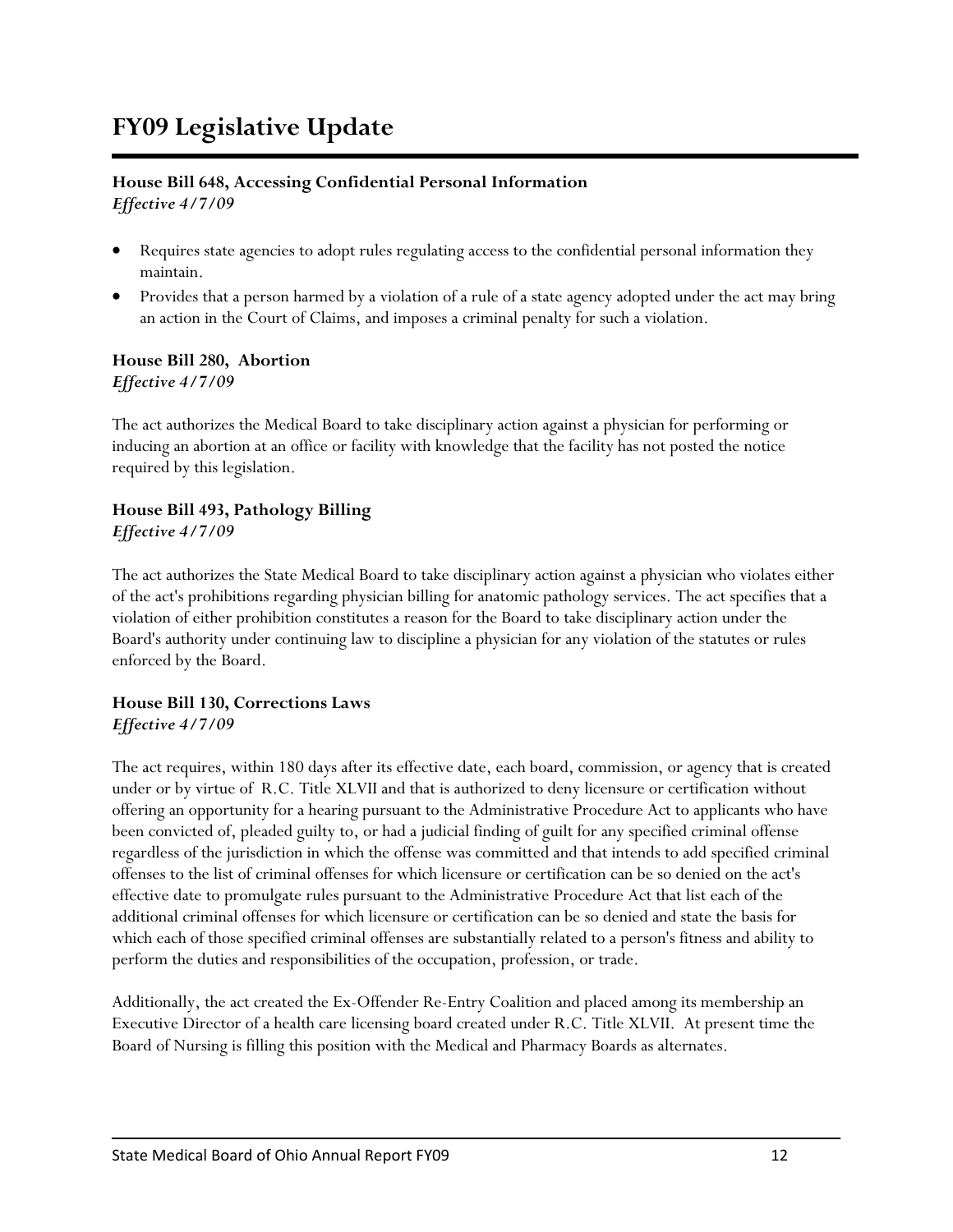#### **House Bill 525, Recordable Documents to be in Standard Format**  *Effective 4/7/09 and 7/1/09*

A provision in the act increases the general 10 cents per mile reimbursement rate for each witness subpoenaed to an adjudication hearing (both investigatory and adjudicative) to 50.5 cents per mile necessarily traveled to and from the witness's place of residence to the adjudication hearing.

### **FY09 Rules Update**

Medical Board rules are found in Chapters 4730, 4731 and 4774, Ohio Administrative Code (OAC). Medical Board rules promulgated during FY09 include the following:

#### **Controlled Substance Rules Chapter 4371-11, OAC**  *Effective 9/30/08*

**4731-11-02** *General Provisions*Paragraph (B) was amended to permit use of cocaine hydrochloride only as a topical anesthetic in situations where appropriate for injuries that do not involve mucous membranes.

**4731-11-06** *Waivers for new uses* Rescinded as the Board has not received any waiver requests since the rule was adopted in September 2000.

**4731-11-08** *Utilizing controlled substances for self or family members* Technical amendments were made to the rule which has been in place since 1998. The rule prohibits a physician from self-prescribing or self-administering controlled substances, and allows physicians to prescribe to family members only in an emergency situation which is well-documented in the patient's medical record.

### **Criminal Records Check Rules**

*Effective 9/30/08* 

The passage of HB 104 effective March 24, 2008 required the Board to write or amend its licensure related rules to include language requiring criminal records checks. The following rules were amended:

- 4730-1-06 Certificate to practice as a physician assistant
- 4731-6-21 Application procedures for MD/DO applicants
- 4731-12-05 Application procedures for DPM applicants

The following new rules related to criminal records checks were adopted:

- 4730-3-01 Definitions
- 4730-3-02 Criminal records checks
- 4731-4-01 Definitions
- 4731-4-02 Criminal records checks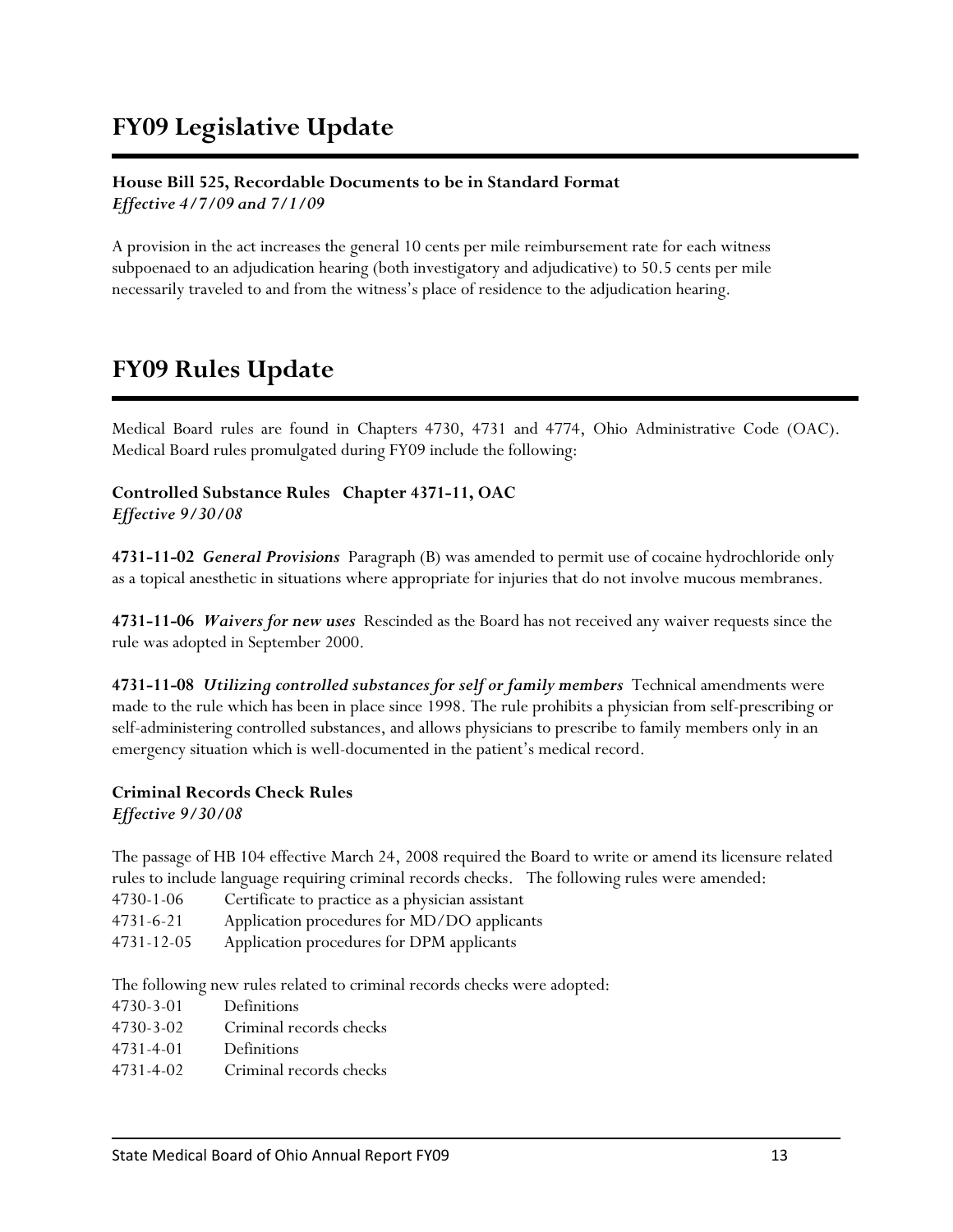#### **Limited Branch Rule amendments: Rule 4731-1-11, OAC**  *Effective 11/30/08*

This rule sets the procedural requirements for licensure as a massage therapist or cosmetic therapist. Paragraph (D) was added to state that an application will not be considered to be complete until the results of the required criminal records checks are received by the Medical Board. Paragraph (G) added language requiring the applicant's school to submit documentation of the applicant's completion of the program no later than 30-days prior to the examination.

### **Drug Treatment of Intractable Pain Rules: Chapter 4731-21, OAC**  *Effective 11/30/08*

**Rule 4731-21-01** *Definitions* Paragraph (J) was amended to clarify the definition of "practitioner." Paragraph (M) was amended to define "terminal condition" to reflect medical advances.

**Rule 4731-21-02** *Utilizing prescription drugs for the treatment of intractable pain* Paragraph (C) provides additional mechanisms for a practitioner prescribing for intractable pain when the practitioner believes the patient is suffering from addiction or drug abuse.

#### **Impairment Rules changes: Chapter 4731-16, OAC**  *Effective 1/31/09*

The impairment rules were amended to allow for intensive outpatient treatment for certain massage therapists (L.M.T.s), and cosmetic therapists (C.T.s), instead of the minimum 28-day inpatient or residential treatment required of all other Board licensees. Intensive outpatient treatment includes a minimum of 20 treatment sessions over no less than five consecutive weeks. This change was based on the fact that massage therapy and cosmetic therapy practice is less invasive and poses less risk of patient harm than the practice of physicians and the other healthcare providers regulated by the Medical Board.

#### **Radiologist Assistant Rules: Chapter 4774, OAC** *Effective 2/28/09*

The passage of SB 229 required the Medical Board to adopt rules related to the regulation of Radiologist Assistants. The rules include:

Rule 4774-1-01 Definitions Rule 4774-1-02 Application for certificate to practice Rule 4774-1-03 Renewal of a certificate to practice Rule 4774-1-04 Miscellaneous provisions Rule 4774-2-01 Definitions Rule 4774-2-02 Criminal records check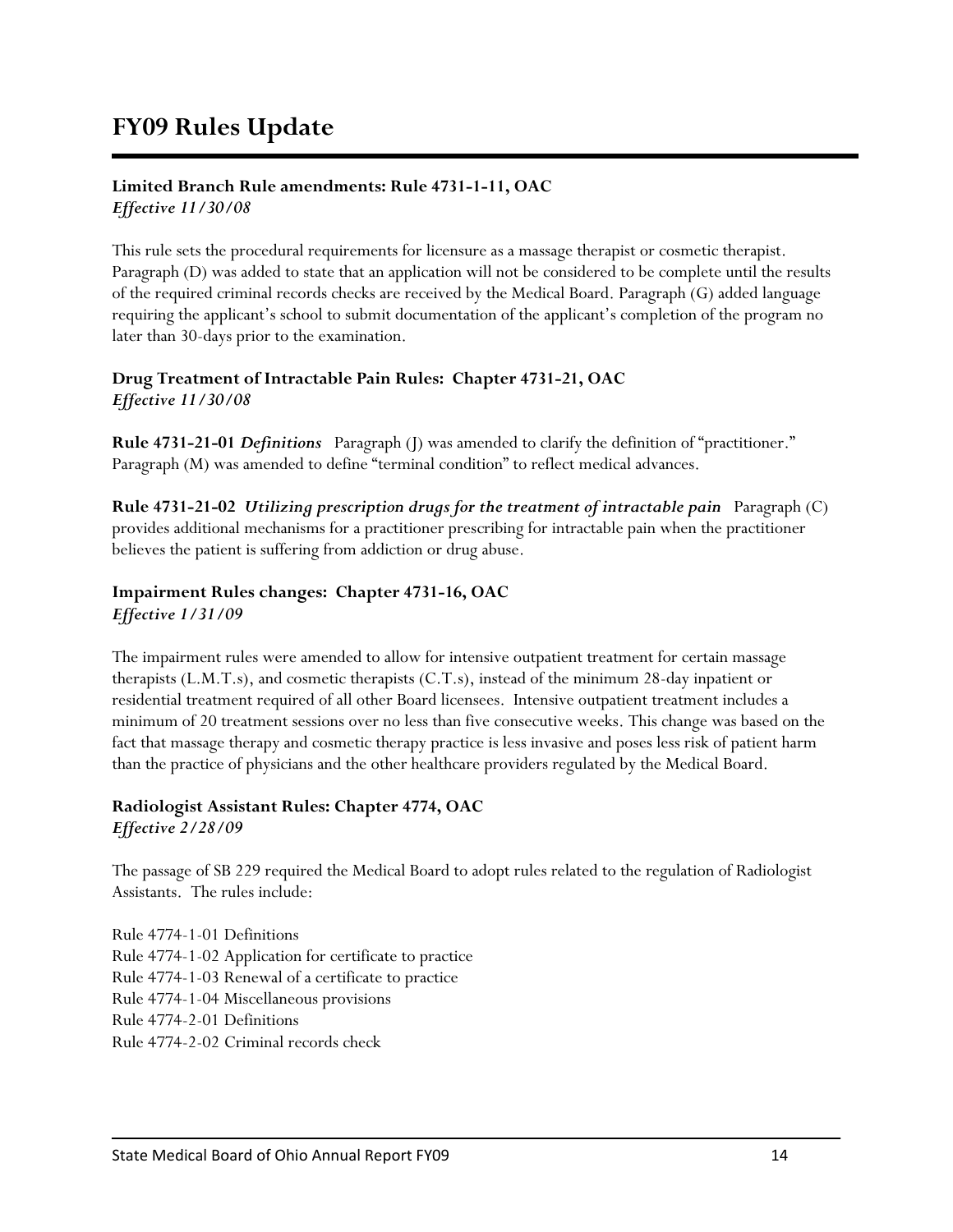### **Quality Intervention Program**

The Quality Intervention Program (QIP) was designed and adopted into law in 1996 to address quality of care complaints that do not appear to warrant intervention via formal disciplinary action. QIP focuses on cases in which poor practice patterns are beginning to emerge or the licensee has failed to keep up with changes in practice standards. An educational intervention may be all that is needed to bring the licensee up to current standards and practices. With a successful intervention, the licensee benefits by improving practice methods; patients benefit from having a better practitioner available to address their healthcare needs; and the Medical Board protects the public without an adverse impact on the availability of care in the community.

A key component of the program is the use of two Quality Intervention Panels, each comprised of six physicians and one consumer member who are responsible for assessing the practice of the licensee referred to the program and making recommendations to the Board's Secretary and Supervising Member based upon their assessment. Between January 2000 and December 2008, 908 such cases were reviewed through the Board's Quality Intervention Program (QIP) and 161 licensees were directed into focused re-education to address deficiencies identified through expert panel review. Courses related to improving medical record keeping practices and prescribing controlled substances were the most frequent referrals suggested by the QIP panels. Section 4731.22(O), Ohio Revised Code, requires licensees participating in an individual education program recommended by the QIP to pay any costs related to that educational program.

The following persons served on the QIP panels during FY09:

| <b>Quality Intervention Panel 1:</b>                   | <b>Quality Intervention Panel 2:</b>                        |  |  |
|--------------------------------------------------------|-------------------------------------------------------------|--|--|
| Carla S. O'Day, MD, Chair<br><b>Emergency Medicine</b> | Michael L. Amalfitano, DO<br>Internal Medicine & Cardiology |  |  |
| Rocky River                                            | Mansfield                                                   |  |  |
| Gregory Cerilli, MD                                    | Brian Dorner, MD                                            |  |  |
| General Surgery                                        | Plastic Surgery                                             |  |  |
| Toledo                                                 | Dublin                                                      |  |  |
| Eric Haus, DO                                          | Carol Egner, MD                                             |  |  |
| Internal Medicine                                      | OB/GYN                                                      |  |  |
| Mansfield                                              | Cincinnati                                                  |  |  |
| Barbara Hoover                                         | Karen Kirkham, MD                                           |  |  |
| <b>Consumer Representative</b>                         | <b>Internal Medicine</b>                                    |  |  |
| Hilliard                                               | Dayton                                                      |  |  |
| Ranjit Rath, MD                                        | William Klykylo, MD                                         |  |  |
| Cardiothoracic Surgery                                 | Psychiatrist                                                |  |  |
| Cincinnati                                             | Dayton                                                      |  |  |
| Mary Jo Wexler, MD                                     | Christopher Simpson, DO                                     |  |  |
| <b>Family Practice</b>                                 | Family Practice                                             |  |  |
| Columbus                                               | Athens                                                      |  |  |
|                                                        |                                                             |  |  |

### ֺ֝֡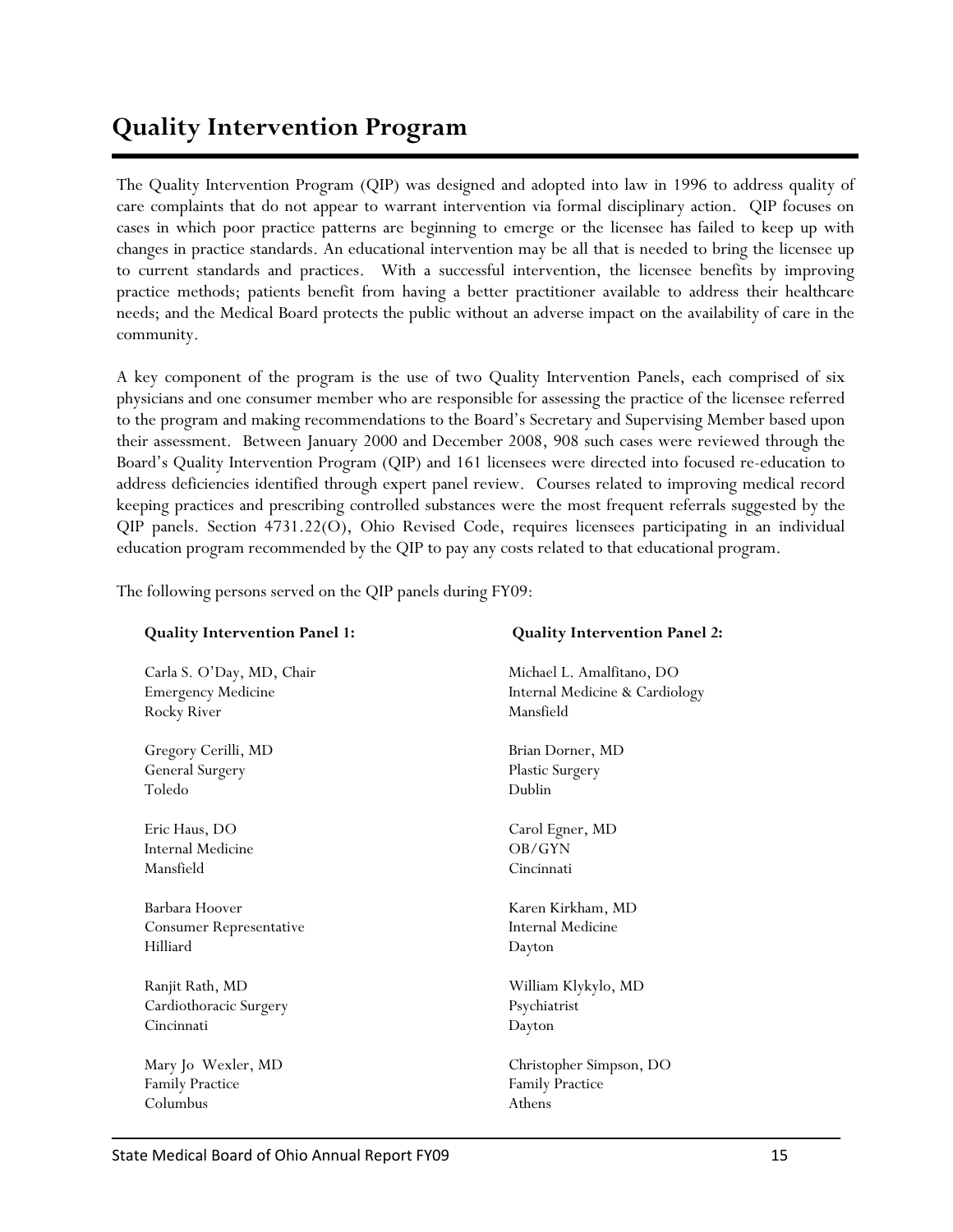### **Quality Intervention Program Activity Report**

Each Quality Intervention Panel meets six times per calendar year. The following table illustrates the recommendations made by the Quality Intervention Panels to the Board's Secretary and Supervising Member regarding the cases reviewed between January 2008 and June 30, 2009:

| 2008      | <b>January to</b><br><b>June 2009</b> | <b>DISPOSITION OF CASES FOLLOWING</b><br><b>QIP PANEL REVIEW</b>                                                                                                                                                                                                                                                                           |
|-----------|---------------------------------------|--------------------------------------------------------------------------------------------------------------------------------------------------------------------------------------------------------------------------------------------------------------------------------------------------------------------------------------------|
| 60 cases  | 45 cases                              | Case closed. No quality of care concerns identified by QIP<br>panel; no further action needed by Board.                                                                                                                                                                                                                                    |
| 11 cases  | 15 cases                              | <b>Closed</b><br>post-education.<br>Licensee<br>completed<br>the<br>appropriate educational program (s) and the panel has reviewed<br>the licensee's plan to apply the education to clinical practice.                                                                                                                                     |
| 29 cases  | 14 cases                              | Physician referred for remedial education. The panel<br>identified remediable practice deficiencies; doctor is notified of<br>outcome of panel review and directed to appropriate<br>educational program.                                                                                                                                  |
| 6 cases   | 7 cases                               | Referred to the Medical Board's Secretary &<br>Supervising Member for further action. The panel found<br>practice deficiencies that did not appear to be remediable<br>through the Quality Intervention process. Cases may involve a<br>number of patients, or practice deficiencies viewed by the<br>panelists as particularly egregious. |
| 35 cases  | 14 cases                              | Caution letter sent to licensee. Licensee advised of<br>practice concerns but remedial education not applicable and no<br>other action needed by the Board.                                                                                                                                                                                |
| 141 cases | 95 cases                              | <b>TOTAL CASES REVIEWED BY QIP PANELS</b>                                                                                                                                                                                                                                                                                                  |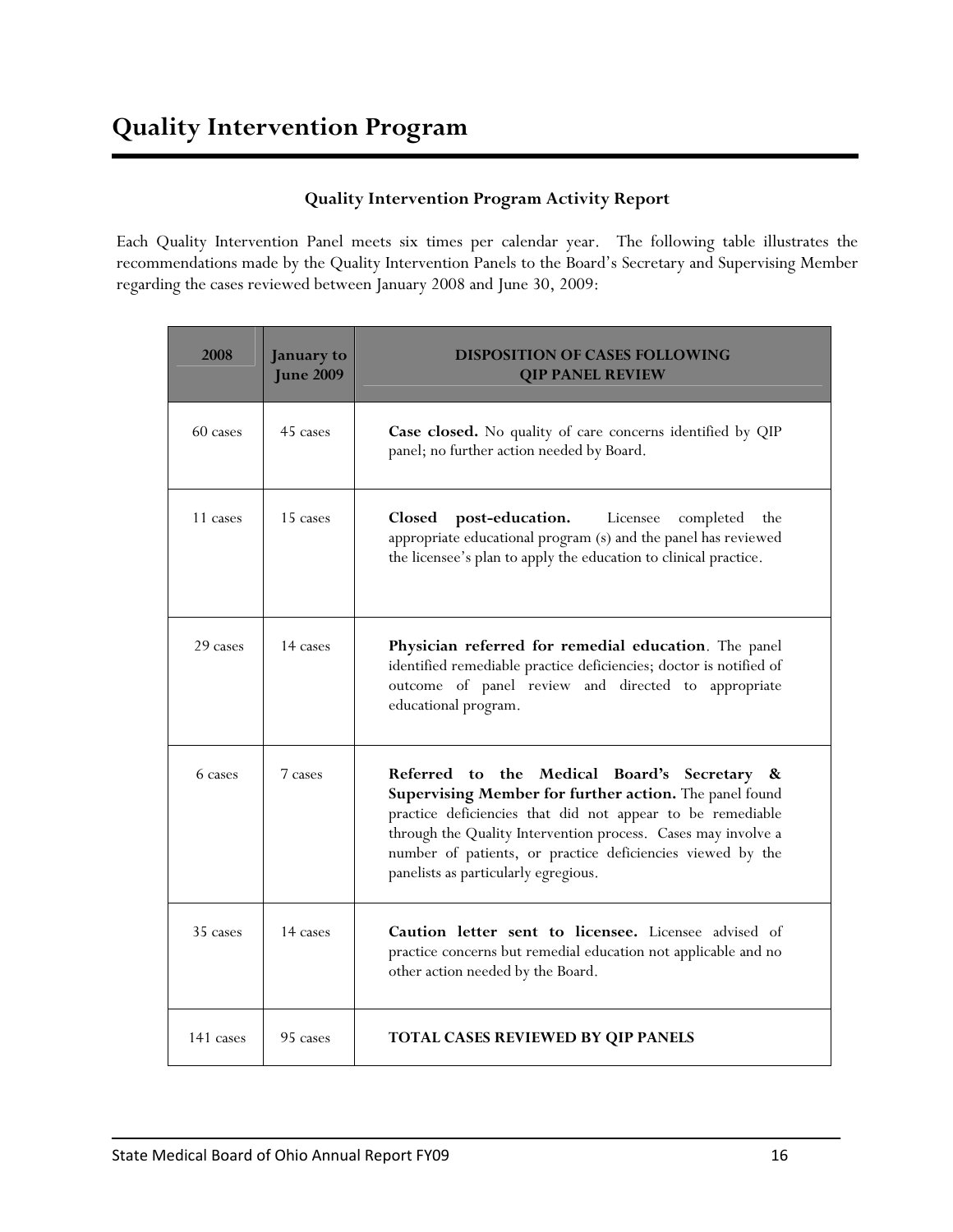### **Educational Outreach Programs**

### **"Partners in Professionalism" Program Receives National Award**

Administrators in Medicine, the national organization for state medical and osteopathic board executives, awarded the State Medical Board of Ohio Honorable Mention in the "2009 Best of Boards Award Program" for the "Partners in Professionalism" program. "Partners in Professionalism," is a joint educational project between the State Medical Board of Ohio and the Ohio University College of Osteopathic Medicine (OU-COM) to promote professionalism and the responsibilities of medical licensure to doctors-in-training.

### **Educational Display Receives Statewide Recognition**

The Ohio Osteopathic Association presented the "Judges Choice Award "to the Medical Board in recognition of the Medical Board's educational display provided during the 2009 Annual Convention of the Ohio Osteopathic Association.

### **The Medical Board's Website—med.ohio.gov**

A strong educational tool for the agency, website content is frequently updated to provide the most current information about the Medical Board and its services.

#### **Publications**

During FY09 the following publications were prepared and provided by the Medical Board:

- *Your Report* the Medical Board's Newsletter includes changes in laws and rules impacting Board licensees, along with summary reports of disciplinary actions imposed since the last publication are provided in each issue of the newsletter
- *Formal Action Report –* includes summary reports of the disciplinary actions taken or initiated by the State Medical Board of Ohio following the monthly Board meetings and an update of Board matters pending in the courts

#### **Speaking Engagements**

The Medical Board has steadily increased the number of educational presentations provided by Medical Board members and executive staff to state and national audiences in FY08 and FY09. Popular topics include the role of the Medical Board; defining professionalism in medical practice; understanding the medical licensure process; and legal aspects of controlled substance prescribing.

|                | <b>Total Presentations</b> | <b>Given by Board Members</b> | <b>Given by Board Staff</b> |
|----------------|----------------------------|-------------------------------|-----------------------------|
| <b>FY 2008</b> | 76                         |                               | -61                         |
| <b>FY2009</b>  | 86                         |                               | 77                          |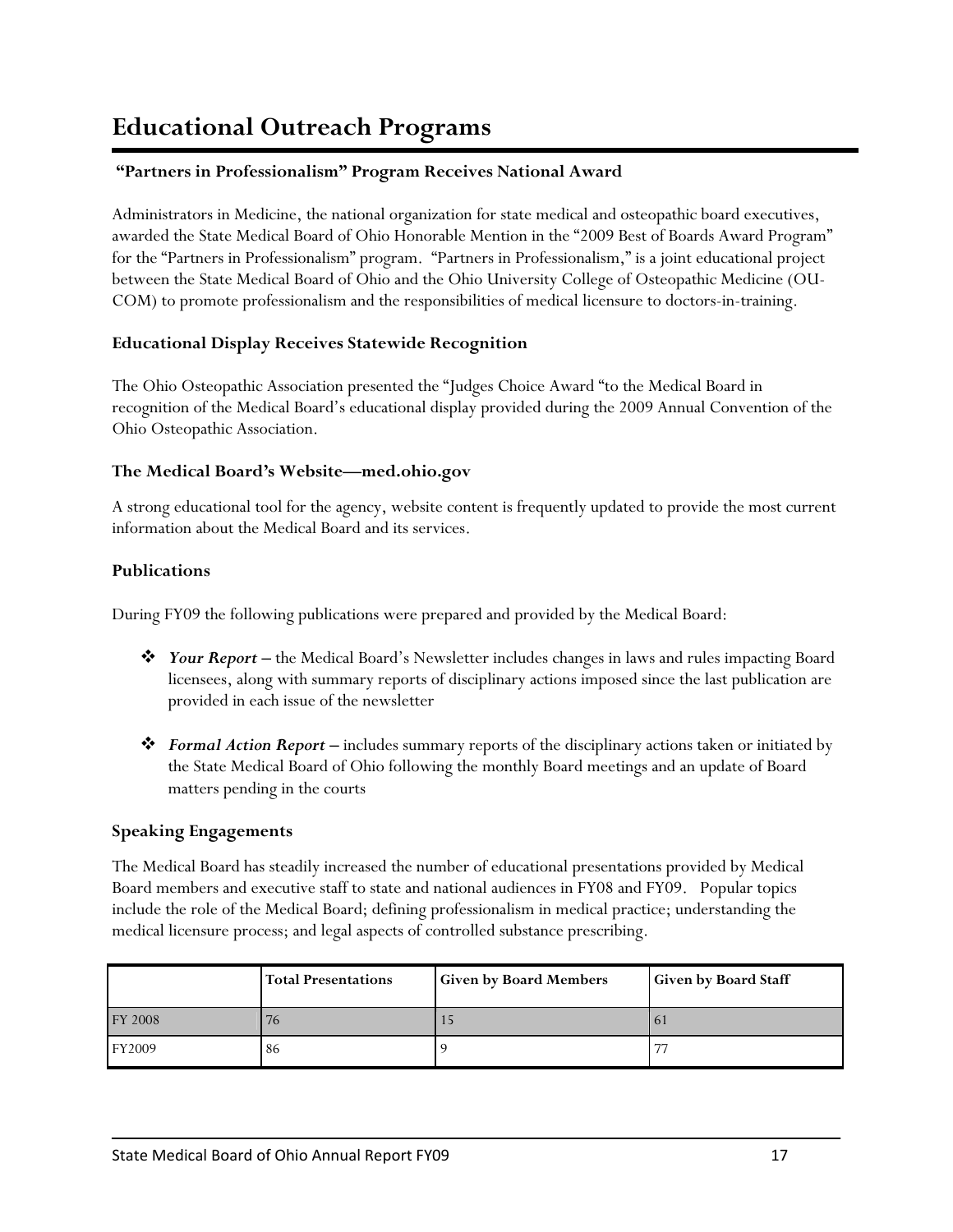### **Disciplinary Activities**

#### **National Recognition for Disciplinary Activity**

In April 2009, Ohio ranked first among the states responsible for regulating 20,000 or more physicians according to a report published by Public Citizen Health Research Group, a national consumer advocacy organization. Public Citizen rated medical licensing boards in terms of "serious" disciplinary actions imposed—defined as license revocations, suspensions, surrenders, and probations or restrictions based upon the disciplinary actions taken in 2006 – 2008. The Ohio Medical Board has ranked in Public Citizen's top 10 each year since 1995.

In 2009, the Federation of State Medical Boards of the United States listed Ohio fourth in terms of disciplinary sanctions imposed during calendar year 2008 by medical licensing boards with a minimum of 15,000 in-state (physician) licensees. The State Medical Board of Ohio regulates approximately 60,000 licensees of all types, 40,000 of which are physicians—one of the largest licensee pools in the country—and receives approximately 3,900 complaints and takes approximately 180 disciplinary actions against licensees each year.

#### **Disciplinary Sanctions Imposed**

| Board:                                  |                           |                              |
|-----------------------------------------|---------------------------|------------------------------|
|                                         | <b>Calendar Year 2008</b> | January through June<br>2009 |
| <b>Total Sanctions</b>                  | 187                       | 105                          |
| <b>Revocations</b>                      | 36                        | 16                           |
| <b>Indefinite Suspensions</b>           | 51                        | 31                           |
| <b>Definite Suspensions</b>             | $\overline{\mathbf{3}}$   | $\overline{7}$               |
| <b>Probations</b>                       | 46                        | 25                           |
| Reprimands                              | 9                         | $\mathbf{1}$                 |
| <b>Practice Limitations</b>             | 5                         | $\bf{0}$                     |
| <b>Surrenders/Retirements</b>           | $\overline{4}$            | $\mathbf{1}$                 |
| <b>Licensure Denials or Withdrawals</b> | 21                        | 10                           |
| <b>Summary Suspensions</b>              | 8                         | $\overline{\mathbf{3}}$      |
| <b>Automatic Suspensions</b>            | $\overline{2}$            | 3                            |
| <b>Immediate Suspensions</b>            | $\overline{2}$            | $\overline{\mathbf{4}}$      |
| No Penalty Imposed                      | $\mathbf{0}$              | 4                            |
| <b>Interim Agreement</b>                | $\bf{0}$                  | $\bf{0}$                     |

The following table illustrates the number and types of disciplinary sanctions imposed by the Medical Board: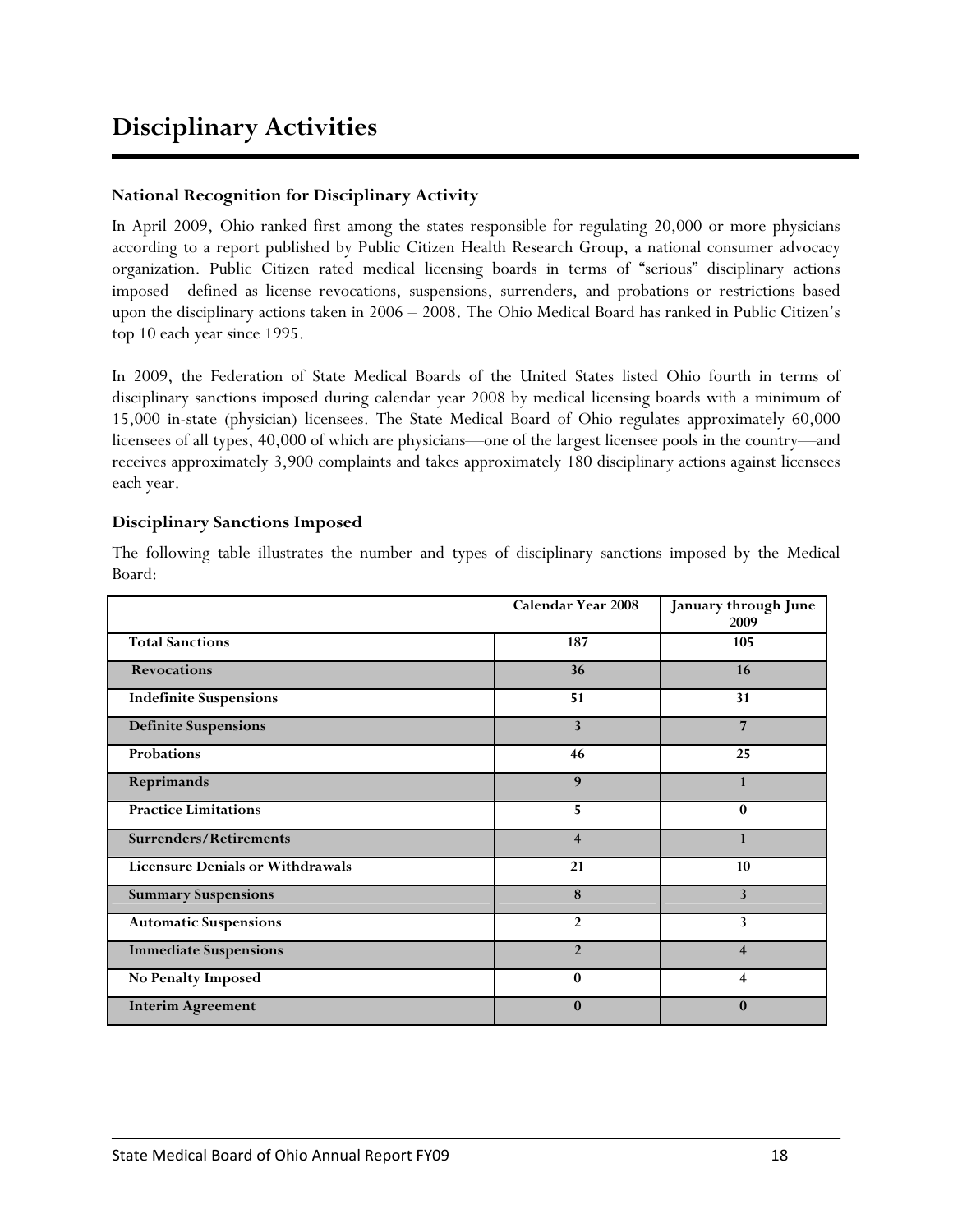### **Disciplinary Sanction Definitions**

Disciplinary sanctions imposed by the Medical Board include the following:

| PERMANENT REVOCATION | The permanent loss of a certificate to practice in Ohio and the inability, at any<br>time, to reapply for or hold any certificate to practice in Ohio. An individual<br>whose certificate has been permanently revoked shall forever thereafter be<br>ineligible to hold any certificate to practice, and the board shall not accept from<br>that individual an application for reinstatement or restoration of the certificate<br>or for issuance of a new certificate.<br>(Chapter 4731-13-36 (A), Ohio<br>Administrative Code)                                                                                                                                                                                                               |
|----------------------|-------------------------------------------------------------------------------------------------------------------------------------------------------------------------------------------------------------------------------------------------------------------------------------------------------------------------------------------------------------------------------------------------------------------------------------------------------------------------------------------------------------------------------------------------------------------------------------------------------------------------------------------------------------------------------------------------------------------------------------------------|
| <b>REVOCATION</b>    | The loss of a certificate to practice in Ohio. An individual whose certificate has<br>been revoked shall be eligible to submit an application for a new certificate. All<br>disciplinary action taken by the board against the revoked certificate shall be<br>made a part of the board's records for any new certificate granted under this<br>rule. (Chapter 4731-13-36 (B), Ohio Administrative Code)                                                                                                                                                                                                                                                                                                                                        |
| <b>SUSPENSION</b>    | The temporary loss of a certificate to practice in Ohio. A suspension shall be<br>imposed for either a definite or an indefinite period of time. (Chapter 4731-13-<br>36 (C), Ohio Administrative Code)                                                                                                                                                                                                                                                                                                                                                                                                                                                                                                                                         |
| <b>LIMITATION</b>    | Precludes the certificate holder from engaging in a particular conduct or<br>activity, to impose conditions on the manner in which that conduct or activity<br>may be performed, or to require the certificate holder to abide by specific<br>conditions in order to continue practicing medicine. A limitation shall be either<br>temporary or permanent. (Chapter 4731-13-36 (D), Ohio Administrative<br>Code)                                                                                                                                                                                                                                                                                                                                |
| <b>PROBATION</b>     | A situation whereby the certificate holder shall continue to practice only under<br>conditions specified by the board. Failure of the certificate holder to comply<br>with the conditions of probation may result in further disciplinary action being<br>imposed by the board. The probation period shall be for either a definite or<br>indefinite term. If probation is for an indefinite term, the board shall establish<br>a minimum probation period and the board shall release the certificate holder<br>from the conditions of probation upon completion of the minimum probation<br>period and upon the board's determination that the purpose of probation has<br>been fulfilled. (Chapter 4731-13-36 (E), Ohio Administrative Code) |
| PERMANENT DENIAL     | The permanent denial of an application for a certificate to practice in Ohio. An<br>individual whose application for a certificate has been permanently denied shall<br>forever thereafter be ineligible to apply to the board for any certificate to<br>practice, and the board shall not accept from that individual an application for<br>issuance of a certificate. (Chapter 4731-13-36 (J), Ohio Administrative Code)                                                                                                                                                                                                                                                                                                                      |
| <b>REPRIMAND</b>     | The certificate holder is formally and publicly reprimanded in writing.<br>(Chapter 4731-13-36 (F), Ohio Administrative Code)                                                                                                                                                                                                                                                                                                                                                                                                                                                                                                                                                                                                                   |